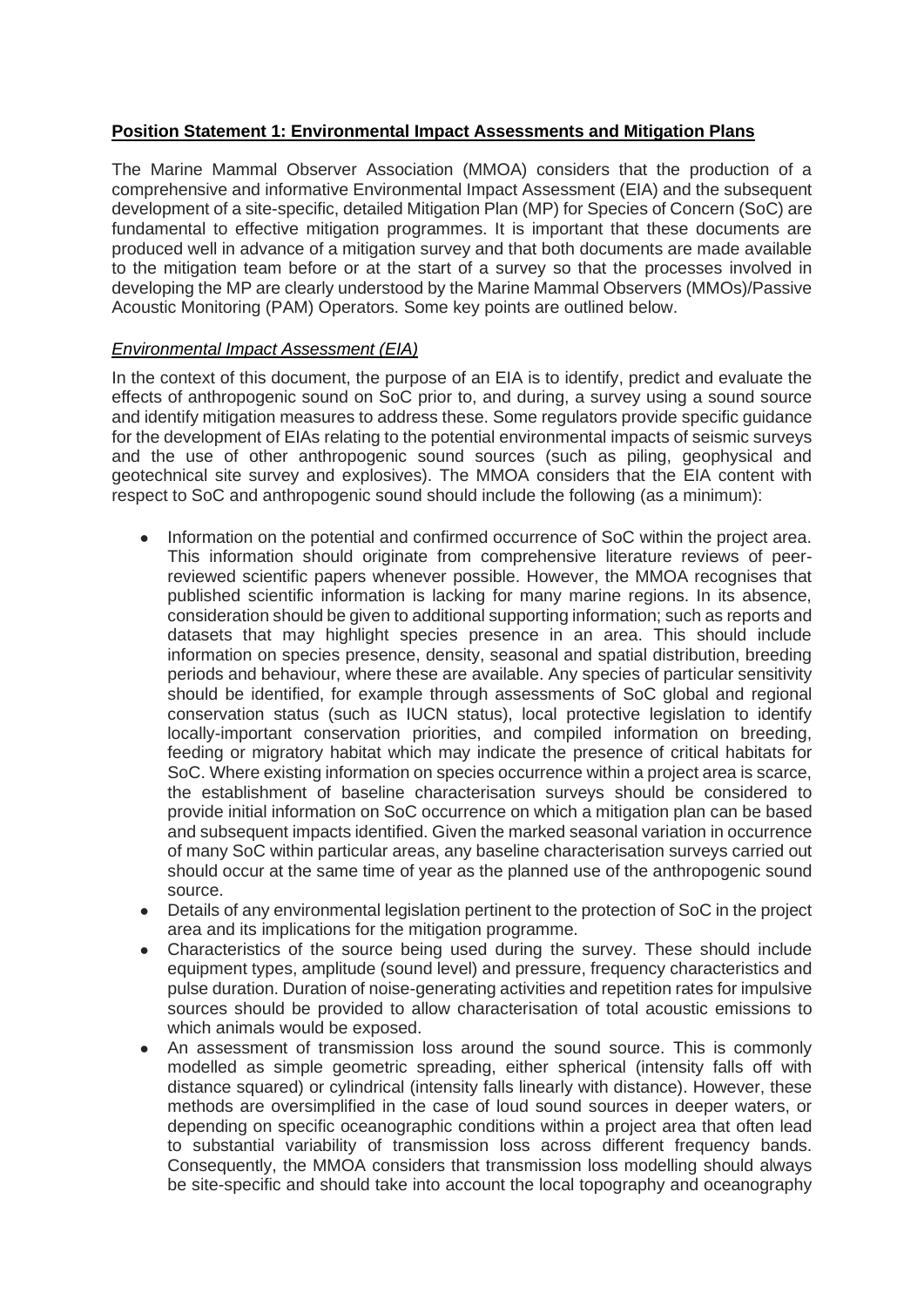of the project area at the time of the survey and also the geoacoustic nature of the seabed sediments and bedrock. In the absence of site-specific data it is recommended that databases such as the World Ocean Atlas for oceanography and ETOPO1 (NOAA) or Shuttle Radar Topography Mission (SRTM) for bathymetry, and the British Geological Survey (BGS) charts in UK waters for sediment and bedrock information be investigated for modelling purposes. For these reasons more sophisticated modelling techniques to those listed above should be carried out by suitably experienced (or expert) acoustic modellers. The correct model, or combinations of, should be used to cover the range and frequency of the source, for example, short range/high frequency sources require different models to long range/low frequency sources.

- Identification of, and predictions regarding, the potential impacts of the sound source on the SoC that occur in the area (bearing in mind that this will likely require separate evaluation for particular species groups, for example mysticetes, odontocetes, pinnipeds, sea turtles etc.), via a thorough literature review that includes consideration of specific hearing sensitivities. With regard to anthropogenic sound, consideration should be given to:
	- $\circ$  The potential impacts of anthropogenic sound on the SoC occurring within the survey area. This should include both direct (e.g. tissue damage, hearing loss) and indirect (e.g. displacement of SoC or their prey species) impacts.
	- $\circ$  The sound levels documented to cause hearing loss and other impacts in the specific SoC found within the survey area.
	- o The current 'safe sound levels' (i.e. sound levels below which exposure is unlikely to result in disturbance or injurious impacts) documented for SoC.
	- o Calculations of the radius of these safe levels around the proposed sound source (taking into account actual/expected sound transmission properties within the specific survey area and pulse emission rate). Also to be included should be a discussion of how the size of a given impact zone may change as a result of propagation in one direction or another. For instance, the beam pattern of a sound source combined with propagation over the local bathymetry might result in the distance over which an impact may occur being somewhat shorter in one direction than another.
	- o Conclusions on the likely impacts on individual animals and at the population level (especially considering feeding, breeding and migratory areas), based on sound exposure and overall duration of the survey.
	- o An assessment of cumulative impacts where more than one operation is active simultaneously or activity is over a long period of time. For example, some piling construction projects may last for 2-3 years. It should also be noted that an assessment of cumulative impacts is a requirement under some countries' EIA regulations.
- A review, identification and evaluation of other potential impacts of the survey work on SoC within the survey area, for example vessel strikes, pollution and entanglement in seismic gear.
- Information on how the potential impacts on SoC identified during the EIA will be mitigated during the survey. This may take the form of a Mitigation Plan (MP) for specific high-risk impacts (e.g. a MP for sound source mitigation as described below) and additional statements regarding other impacts (e.g. the use of 'turtle guards' on seismic tail buoys to mitigate against sea turtle entrapment).
- All relevant documentation should be made available to personnel implementing the mitigation plans.

## *Mitigation Plans (MPs) for anthropogenic sound sources*

The MP should provide the specific details of how particular impacts on SoC identified during the EIA will be mitigated during the survey. The MMOA considers that a MP should be: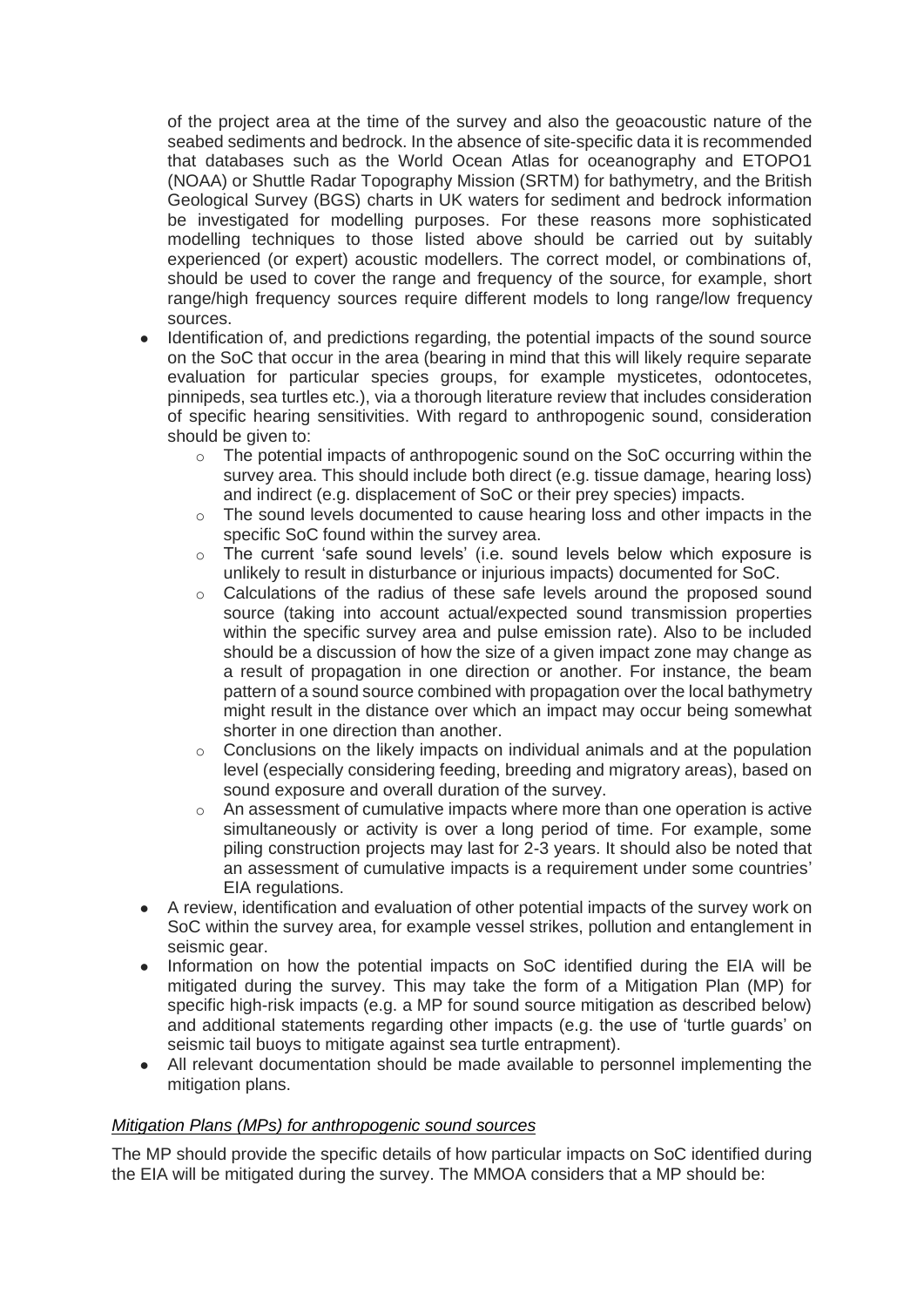- Detailed, providing unambiguous instruction on the procedures to be followed under the various circumstances that may arise during a survey (flow charts of mitigation actions are often beneficial).
- Clear and using correct, consistent and well-defined terminology throughout, to avoid any misinterpretation.
- Produced by, and reviewed by, personnel who have sufficient expertise (indicated by qualifications and previous experience with marine fauna mitigation) to make these assessments and decisions.

Due to their first-hand experience in the practicalities of implementing MPs during surveys, the MMOA recommends that experienced MMOs/PAM Operators are shown the MP prior to a project in order to highlight any discrepancy or areas that need further clarification. The MP agreed prior to the survey should be followed rigorously as a minimum standard throughout the survey and should not be subject to changes once a survey has commenced. The only exceptions should be when ambiguities in the protocols require clarification, or when additional mitigation measures are added based on unexpected faunal encounters. These changes must be approved by the relevant authority or regulator.

The information below relates specifically to MPs which aim to mitigate the impacts from an anthropogenic sound source on SoC. **Some regional regulators have existing mitigation procedures that must be adopted as a legal requirement during surveys in their waters, and those procedures should always be followed when developing a MP**. The MP should clearly describe the recommended suite of mitigation measures to be implemented by the mitigation team, in order to minimise the potential impacts of the sound source on the SoC that were identified during the EIA. This should include the following (as a minimum):

- Establishment of a mitigation zone (MZ) around the sound source.
- Procedures for the monitoring of SoC within the MZ prior to and during operations.
- The importance of hiring suitably qualified MMOs and PAM Operators.
- Use of appropriate real-time mitigation measures should a SoC be detected inside the MZ prior to and during source operations. This should also include a list of SoC for which mitigation measures will apply.
- The incorporation of additional mitigation measures to minimise the likelihood that undetected SoC are exposed to injurious levels of source activity (e.g. due to night, poor weather or the limitations of monitoring techniques). This should include a detailed outline of source start-up procedures as well as clarification on what procedures should be followed after any breaks in source activity. In the case of seismic airgun arrays this should include information on whether the system will be automated or manually-operated, details of the order in which each gun of specified volume/sound level will be added-in and a graph showing cumulative volume/sound level of the array over time. This should expressly include procedures for the inclusion of 'spare guns' in the soft start without exceeding the normal operational volume during production and procedures for soft starts during gun tests.
- Procedures to ensure that the amount of source activity is minimised as much as possible during operations.
- Information on the communication links (and chain of command) between the mitigation team and the operators of the sound source, in order to ensure quick and well-implemented mitigation actions when animals are observed.
- Procedures for recording and reporting compliance to appropriate regulatory bodies.
- Documentation that is carefully worded to ensure that it is interpreted as mandatory rather than optional.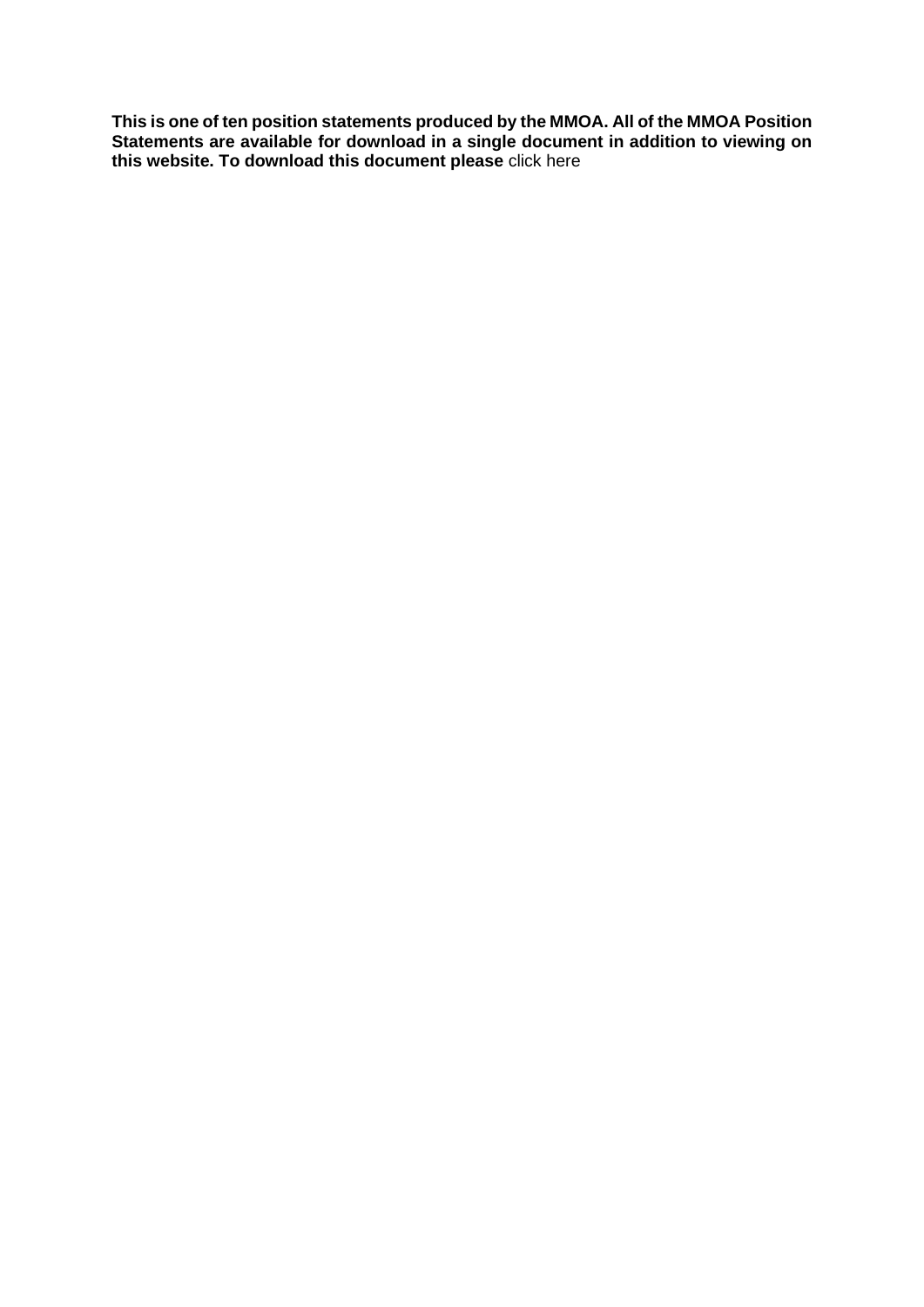# **Position Statement 2: Mitigation Measures Required in a Mitigation Plan**

The Marine Mammal Observer Association (MMOA) has developed some generic advice and guiding principles to follow when drafting a Mitigation Plan (MP) for Species of Concern (SoC) during surveys using anthropogenic sound sources in the marine environment. This advice is based on the MMOA recognising that nominating single generic values for mitigation zones, delay durations and soft starts is inappropriate. Instead, the MMOA supports the establishment of survey and site-specific mitigation measures based on the water depths, oceanographic conditions, sound source and SoC likely to be encountered during a particular survey. **Please note that in some geographic areas the regulatory bodies have developed a set of formalised mitigation procedures and where that is the case those procedures must be strictly adhered to.** Before developing the appropriate MP, a full Environmental Impact Assessment (EIA) should be carried out.

## *The Principles of Establishing Mitigation Measures for SoC*

The MMOA believes that the principle adopted at the EIA stage prior to the survey (hereafter the 'Planning Principle') should be:

## **"to minimise the likelihood of potential injury or disturbance to Species Of Concern (SoC), including potential displacement of SoC from critical habitat"**

This planning principle will be achieved by identifying seasons/areas of particular importance for SoC (through the EIA and, where necessary, baseline survey work), and scheduling survey activities around those times/areas. The MMOA believes that avoidance of critical habitat is the single most important mitigation measure and should be considered early in the survey planning process.

The MMOA believes that the primary principle adopted during real-time mitigation activities during a survey (hereafter the 'Mitigation Principle') should be:

## **"to minimise the likelihood that all Species of Concern (SoC) are exposed to source levels that have the potential to cause injury or death"**

This mitigation principle should then be consistently applied throughout the procedures adopted. The remainder of this document is concerned with the implementation of this mitigation principle. More detailed advice on mitigation measures are outlined below:

## *Mitigation Zones (MZs)*

An acceptable ('safe') level of source activity should be determined i.e., a sound level which scientific studies indicate is unlikely to be injurious to the identified SoC. The MZ will then represent the radius around the sound source within which sound levels are higher than this predetermined 'safe' level. More than one MZ may be appropriate when different species groups are being mitigated for, e.g., sea turtles, mysticetes, odontocetes, pinnipeds and sirenians. Alternatively, simplification for monitoring purposes can be achieved by selecting a MZ for all SoC in an area that is based on the most precautionary zone from impact modelling. Cumulative exposure metrics (i.e., SEL) should be considered when SoC may be exposed over long durations or to multiple pulses of impulsive sources.

The MZ should be established by acoustic modelling to determine the zone of influence for a particular source and activity for each functional hearing group. The MZ should be determined for each source by applying modelled transmission loss to the corresponding frequency band source levels. Transmission loss modelling should consider in situ measurements of local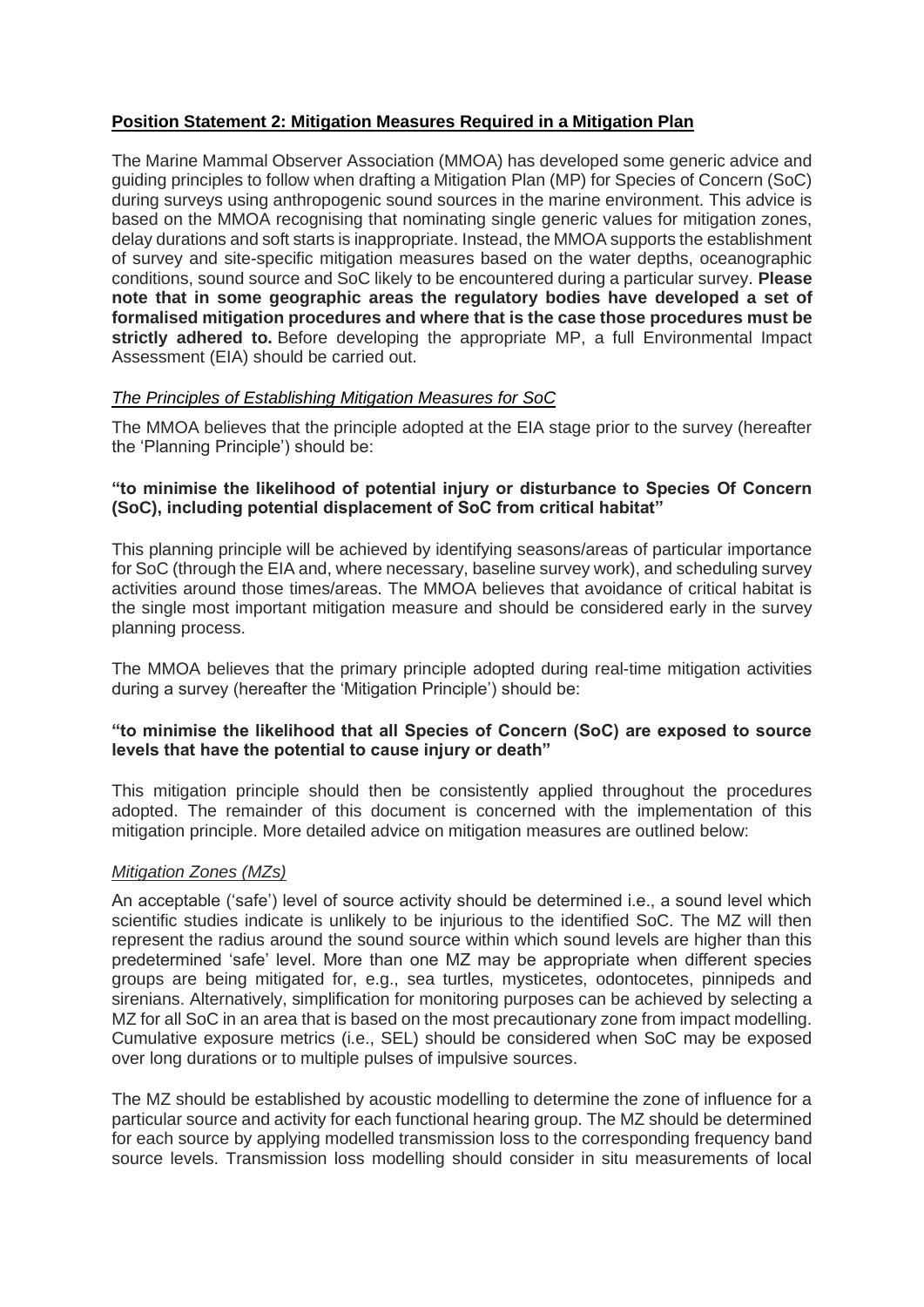environmental conditions (e.g. water depth, seabed type, water temperature profiles) which affect the resulting sound propagation.

Where surveys are of long duration (> 1 month), MZ models should be updated regularly according to changes in localised oceanographic conditions within the site. For example, changes in water temperature and salinity are often measured regularly using T-S dips during seismic surveys and can be incorporated into updated models to calculate site-specific MZs over time.

If sound source modelling at the site of the actual project is not possible, the radius of the MZ should be determined by assuming that local conditions are optimal for sound propagation i.e. the worst case scenario which considers the hardest seabed sediment or substrate that is likely to be found in the area, the sound speed profile that is likely to give rise to the longest range propagation and the loudest noise likely to be generated by the sound source during the survey. In the case of seismic surveys, the firing of all guns simultaneously on the array but not including the spare guns should be considered i.e. the firing of spare guns should not be carried out unless other guns are dropped out first so that production volume is not exceeded).

#### *Monitoring of SoC Within the Mitigation Zone Prior to and During Operations*

**Monitoring period prior to source activity** – A minimum monitoring period should be adopted prior to the initiation of a sound source to detect any SoC in the area. The duration of the monitoring period can be determined by what is known about the surfacing rates and behaviour of SoC in the area. Various mitigation procedures worldwide recommend no less than a 30 minute watch period prior to source activation and the MMOA recognises this as an acceptable minimum period.

**Monitoring during source activity** – The MMOA recommends that monitoring for SoC continues throughout periods of source activity, in order to collect information on potential impacts. When shut-down procedures are part of the adopted mitigation protocol (as recommended by the MMOA for sound levels considered likely to cause injury/Permanent Threshold Shifts in hearing (PTS)) then monitoring will be required throughout periods of source activity in order to protect SoC.

**Monitoring methods** – Monitoring of the MZ may comprise visual monitoring during daylight hours, passive acoustic monitoring (PAM) during all hours and night vision/ infrared techniques during hours of darkness. The MMOA fully supports the development and use of novel detection technologies (remote PAM and thermal imaging are promising developments to improve detection and mitigation). All monitoring methods should be assessed for their efficiency and likelihood of detecting the SoC within a particular area. Marine Mammal Observers (MMOs) and Passive Acoustic Monitoring (PAM) Operators should be positioned as near to the source as possible for effective monitoring of the MZ. The MMOA considers that the MMOs/PAM Operators should always be located on the source platform $^{[1]}$ , unless an alternative platform has the potential to have a better view of the sound source. This would be essential if the distance of the sound source from the platform compromises the ability of the MMO/PAM Operator to effectively monitor the MZ for the relevant SoC. The relative detectability of each species group should be carefully considered, since some (e.g. sea turtles) may only be reliably detected within a few hundred metres of a visual observer. Consequently, a MMO located on a source platform from which the sound source is deployed several hundred metres astern (i.e., most 3D/4D seismic vessels) is unlikely to be able to reliably visually detect such fauna within the latter portion of a MZ. Where multiple sources are deployed from multiple survey platforms, a separate MZ and monitoring team are required for each source.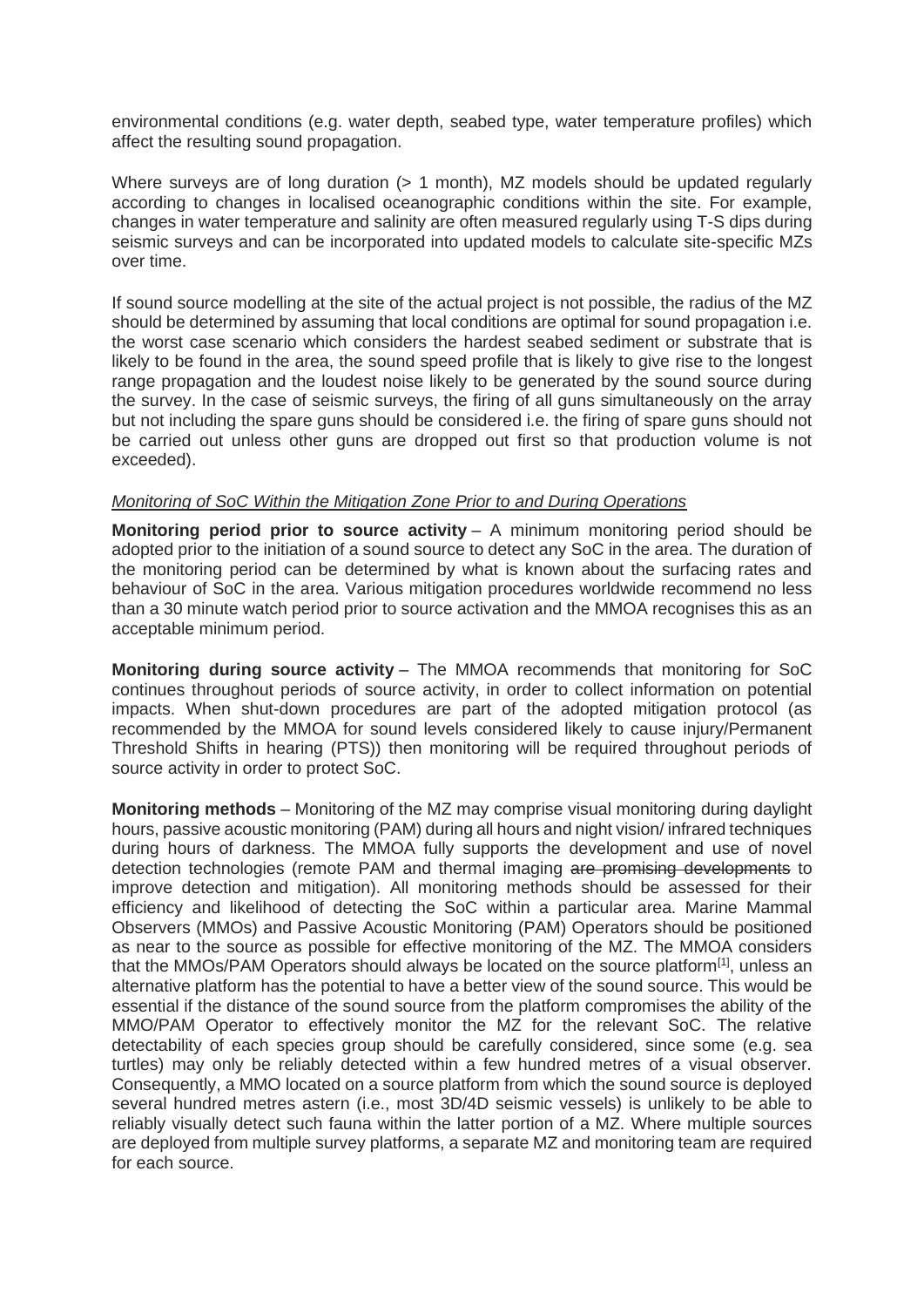## *Use of Suitably Qualified Marine Mammal Observers (MMOs) and Passive Acoustic Monitoring (PAM) Operators*

Monitoring should only be conducted by independent, experienced and dedicated MMOs and PAM Operators. The MMOA considers that, in this context, experience should reflect both field expertise with marine mammals (in order to develop detection and identification skills) and suitable accredited or regulator approved training courses (in order to develop proficiency with implementing mitigation procedures and completing data forms). Please see the MMOA Position Statements 4 & 5 – [Marine Mammal Observer \(MMO\) Qualifications](https://www.mmo-association.org/component/content/article/3-news-room/112-marine-mammal-observer-mmo-qualifications?Itemid=728) and [Passive](https://www.mmo-association.org/component/content/article/3-news-room/113-passive-acoustic-monitoring-pam-operator-qualifications?Itemid=728)  [Acoustic Monitoring \(PAM\) Operator Qualifications](https://www.mmo-association.org/component/content/article/3-news-room/113-passive-acoustic-monitoring-pam-operator-qualifications?Itemid=728) - for further guidance.

There needs to be some quality assessment protocol to ensure that suitably qualified MMOs and PAM Operators are being employed before the project starts and the qualification of each should be outlined in the final MMO/PAM report. The regulatory body in place should ensure this and in the absence of a regulator, the Client should adopt this assessment protocol as "best practice".

An assessment should be made of how many MMOs and PAM Operators are required to provide the necessary mitigation monitoring, allowing sufficient rest periods to avoid fatigue. As a rule, a MMO/PAM Operator should not be expected to work more than the standard 12 hr work per day of other seafarers – where observer duties include observations, data recording and reporting. Additionally, since visual observations require a high level of concentration, the MMOA recommends that a MMO team should be organised such that no MMO works for more than 2 hr continuously followed by a break of at least 1 hour.

## *Appropriate Real-time Mitigation Measures Should a SoC be Detected Inside the MZ Prior to and During Source Operations*

**Species of concern inside the mitigation Zone (MZ) -** If a SoC is detected (visually or acoustically) within the MZ prior to source activation, commencement of the source should be delayed until such time that the animals depart the MZ. If it is unclear whether an animal has departed the MZ, an additional "buffer" time should be added to ensure a high likelihood that the animal is no longer in proximity to the sound source. Due to the limitations of passive acoustic monitoring (see Position Statement 3 [–](https://www.mmo-association.org/information-directory-members/passive-acoustic-monitoring) [Passive Acoustic Monitoring\)](https://www.mmo-association.org/information-directory-members/passive-acoustic-monitoring) it is very unlikely that a PAM operator, during the hours of darkness, will be able to determine when SoC have left the MZ, unless experienced, (with the only possible exception being the ability, at times, to track vocalising sperm whales) and adding buffer times will be a standard procedure throughout night-time operations. Vessel speed, and the behaviour and swimming speeds of specific SoCs, should be considered to determine the likely length of time for a safe distance to be established. Different buffer times may be required according to the species groups being mitigated for, e.g. sea turtles, mysticetes, odontocetes, pinnipeds, or sirenians.

If a SoC is detected (visually or acoustically) within the MZ while a sound source is active, the source should be shut down until such time that the animals depart the MZ (see above for circumstances where it is unclear whether an animal has departed the MZ). The source should resume using a soft start procedure (see below).

Some regulators worldwide do not adopt shut down procedures, based on an unproven 'common sense' assumption that animals opting to approach a sound source voluntarily are indicative of a lack of discomfort and consequently do not require mitigation. This principle has also been adopted as 'best practice' in the mitigation plans for surveys in some geographic areas where no formal regulator guidance is in place. However, there is no scientific basis for the assumption that animals entering a mitigation zone (which has previously been defined as an injurious zone) 'voluntarily' while a source is active, are somehow less susceptible to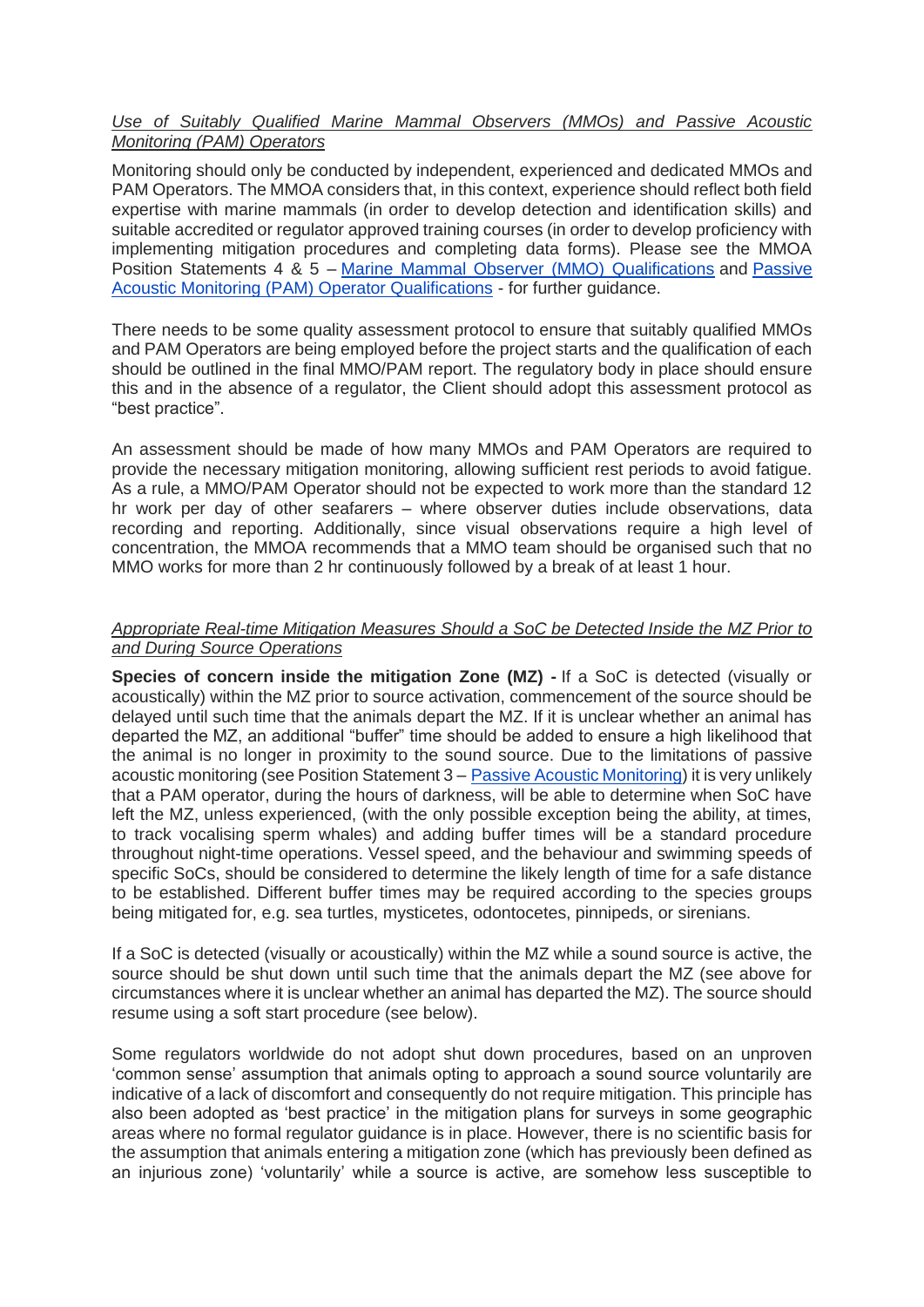impacts. This may particularly be the case when young, sensitive animals are accompanying adults and are involuntarily exposed to high sound levels. This would also apply to feeding animals where the drive for food means that the animals show greater levels of tolerance e.g. bowhead whales. Finally, some SoC, for example sea turtles basking at the surface for metabolic purposes, may not have sufficient mobility to move away appropriately from an approaching sound source. The MMOA believes that mitigation plans should aim to "**minimise the likelihood that all species of concern are exposed to source levels that have the potential to cause injury"** and therefore supports shutting down a sound source whenever a SoC enters the MZ for whatever reason.

#### *The Incorporation of Additional Mitigation Measures to Minimise the Likelihood that Undetected SoCs are Exposed to Injurious Levels of Source Activity (e.g. due to night, poor weather or the limitations of monitoring techniques).*

**Adopt a ramp-up or soft start procedure<sup>[2]</sup> – The aim of the soft start is to initiate the source** at the lowest possible sound level and gradually increase power over a pre-defined time period to reach the operational sound level. This procedure is intended to allow animals to depart the immediate vicinity of a sound source prior to being exposed to potentially injurious levels of sound. The soft start must commence at a sound level which does not have the potential to cause injury. If the source cannot be started at a sufficiently low (i.e. 'safe') power level, then an alternative method, such as deploying specially designed acoustic alarms, should be adopted. Acoustic alarms or pingers should be designed to cover the frequency ranges of all SoC and should also be activated gradually.

The duration of a soft start should be sufficient to allow an animal to move to a safe distance before full power is achieved. The behaviour and swimming speeds of the SoC should be considered to determine the length of time that it takes for an animal to move to a safe distance. Consideration should be given to situations when full soft starts might not be necessary – for example when testing low-power single airguns at source levels below those that are considered injurious.

In the case of seismic airgun arrays, the airgun soft start procedure should be automated wherever possible to avoid operator inconsistencies in start-up techniques. Seismic contractors should have, and follow, detailed protocols for the order in which each gun of specified volume/sound level is added-in over time and a graph showing cumulative volume/sound level of the array over time. This should expressly include procedures for the inclusion of 'spare guns' in the soft start (without exceeding normal operational volume during production) and procedures for soft starts during gun tests.

For other operations utilising sound sources, such as pile driving, military sonars and explosives, it is important to have pre-determined and detailed soft start procedures in place for all equipment that produces high-amplitude sound with the potential to cause injury to SoC.

**Breaks in Source activity** – Technical issues with equipment sometimes result in a "break in source activity" during surveys, where the sound source is temporarily shut down for maintenance. Various regional guidelines stipulate permitted short lengths of time within which a source can resume at full power following such a break in activity provided no SoC have been detected in the MZ during the break. If the source does not resume within that period of time, a soft start (with monitoring beforehand) must be carried out prior to resuming the survey. Determining an appropriate length of time for a permitted break in source activity (i.e. where a soft start is not required on source resumption) should take account of: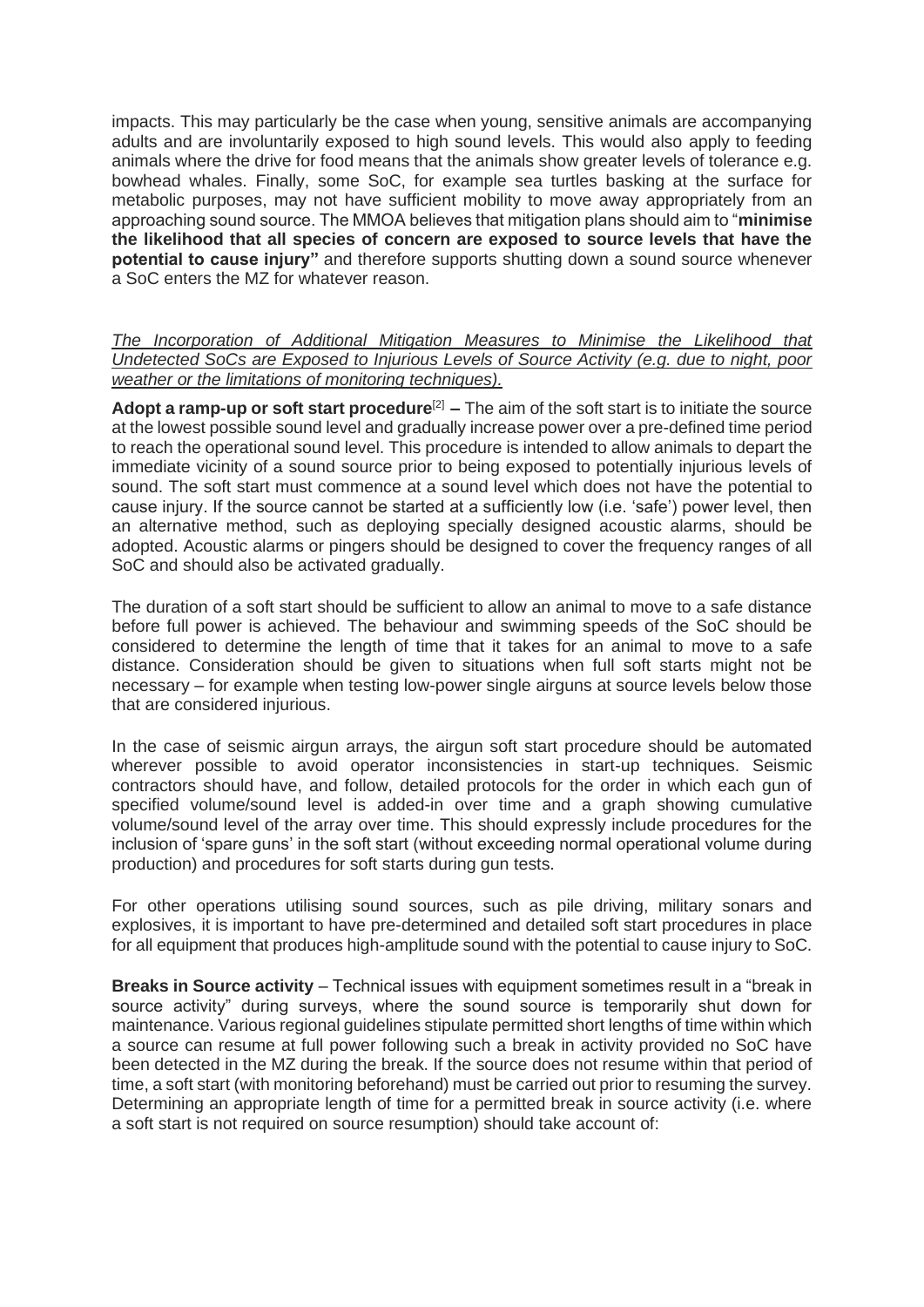- Whether the MMOs and PAM Operators can be certain that the MZ was free of SoC (i.e. whether they were on watch, whether it was night or day, the detectability and mobility of the SoC).
- The speed of the platform and how far it has moved since shutting down.

The MMOA believes that, in most cases, a precautionary approach to mitigation should not permit breaks in source of activity of more than 5 minutes without requiring a soft start. This is particularly the case for SoC of low detectability such as sea turtles. The MMOA does not support resuming at full volume following a break in source activity if no visual watch for SoC was being maintained throughout the break by a MMO (i.e. at night or in poor visibility). This procedure should only be utilised during occasional, unexpected incidences of technical issues with source activity; it should not be a routine method of avoiding a subsequent soft start.

**Noise records** – The MMOA is aware that noise records of (usually) 1 or 2 minutes duration are routinely carried out during seismic surveys, prior to the start of each line. This involves shutting down the source and then resuming at full power. The routine occurrence of noise records should be acknowledged and specifically included within Mitigation Plans. The mitigation team should maintain a watch for SoC throughout the duration of noise records in case animals are observed within the MZ during the break in firing and mitigating actions are required. The duration of noise records should be kept to the minimum possible, and these should not be carried out and included within the duration of the soft start.

**Use of a mitigation source** - The practice of keeping sound sources active at reduced power in-between operations (for example during seismic survey line changes) is sometimes adopted by regulators or included in mitigation plans where no formal regulations are in place. This is called the "minimum source" or "mitigation source", and is intended as a 'common sense' approach to warn animals of the location of a sound source. There is no currentlyavailable scientific evidence that "mitigation sources" are effective at deterring animals from the vicinity of an active source (indeed, there is equally the potential for attraction of animals towards low power sound sources). Consequently, the MMOA recommends that careful consideration should be given before adopting this unproven technique, particularly given the significant amount of additional sound that will be emitted into the marine environment as a result.

## *Minimising Source Use and Levels*

Best practice should include both minimising overall use of the sound source throughout the survey and using the lowest practicable sound levels. The sound source should be switched off whenever the survey is not in production mode. Testing of sound sources should be kept to an absolute minimum. Start-up of the sound source (including soft start) should be run as close to the start of operations as is possible. The use of a mitigation source in between operations is discouraged until scientific evidence is available to support the procedure. Barkaszi and Kelly (2019) tested the effectiveness of mitigation methods and found mixed results between odontocetes and mysticetes, there is still research to be done.

## *Communication Links*

It is important to clarify the communication links (and chain of command) between the mitigation team and the operators of the sound source, in order to ensure quick, clear and well-implemented mitigation actions when animals are observed.

The mitigation team should have direct contact with personnel operating source equipment so that delays and shutdowns are executed immediately. The MMOA recommends that the use of handheld radios (as opposed to intercom systems) is vital (especially for MMOs, who are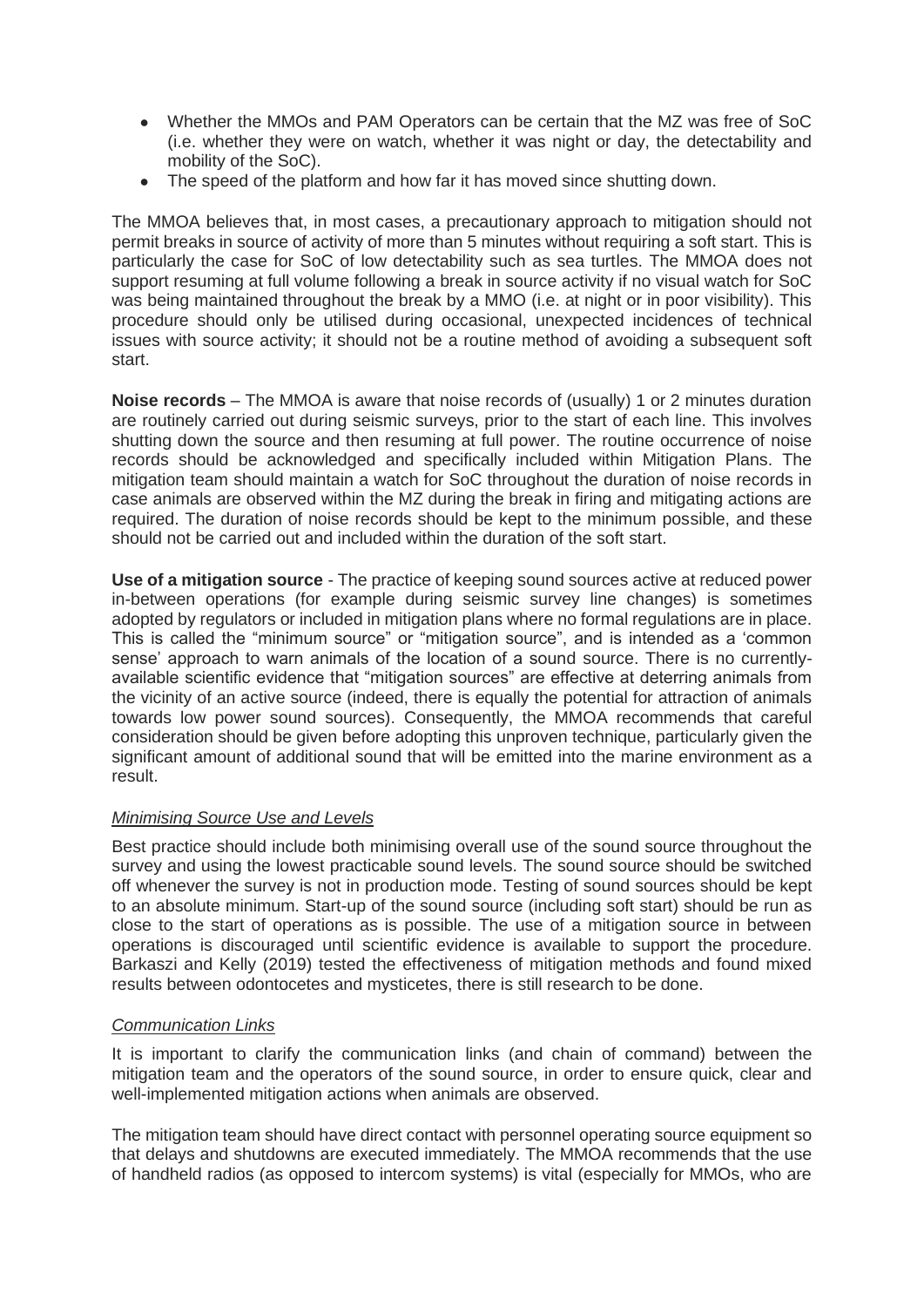likely to be outside on deck during pre-shoot watches) to ensure that mitigation guidance is swiftly conveyed to the operations crew whilst allowing the observer to continue to monitor the animals. A sufficient number of handheld radios should therefore be made available to the MMOs and PAM Operators at all times.

#### *Recording and Reporting Compliance to Appropriate Authorities*

Prior to any project it should be determined how compliance with mitigation measures is to be reported to the appropriate authorities. This should include the provision to maintain the independence of the MMO/PAM reports from Client, Operators and MMO/PAM Provider companies and how this review and assessment of compliance and data quality is to be conducted. There should be a clear system for how non-compliance is dealt with. This could be achieved by allowing independent dialogue between MMOs and PAM operators and any regulatory body involved. Reports should also be available for public viewing.

What data are to be collected and how this is to be recorded should be determined from the outset. The data recording protocol will then need to be passed onto any appropriate authority for assessment.

The MMOA recommends that data collection during mitigation surveys should be standardised according to established protocols. For example, a set of standardised electronic MMO and PAM data forms have been developed by the E&P Sound and Marine Life Joint Industry Programme (JIP) [\(www.soundandmarinelife.org\)](http://www.soundandmarinelife.org/), a body affiliated with the International Association of Oil and Gas Producers (IOGP). The data forms have been frequently revised following extensive feedback from MMOs and PAM Operators working in the field, and are recommended for a global standard. These forms have been adopted by the Joint Nature Conservation Committee in the United Kingdom (and by other bodies in some other regions) and can be found online at: [https://hub.jncc.gov.uk/assets/e2a46de5-43d4-43f0-b296](https://hub.jncc.gov.uk/assets/e2a46de5-43d4-43f0-b296-c62134397ce4) [c62134397ce4 .](https://hub.jncc.gov.uk/assets/e2a46de5-43d4-43f0-b296-c62134397ce4)

#### **This is one of ten position statements produced by the MMOA. All of the MMOA Position Statements are available for download in a single document in addition to viewing on this website. To download this document please** [click here](https://www.mmo-association.org/images/pdf/MMOA_Position_Statements__Version_2_Jan2016.pdf)

[1] Platform is defined throughout this document as any mobile or static base on which MMOs are located in order to carry out marine mammal mitigation duties. This potentially includes vessels, rigs, shore and airplanes, but most commonly refers to vessels.

 $[2]$  The terms 'ramp-up' and 'soft start' refer to the same operational procedure where a sound source is initiated at its lowest sound level and gradually increases in sound level over time to reach the desired operational level. The terms are used by different regulatory bodies worldwide and are inter-changeable. We use 'soft start' in the remainder of this document.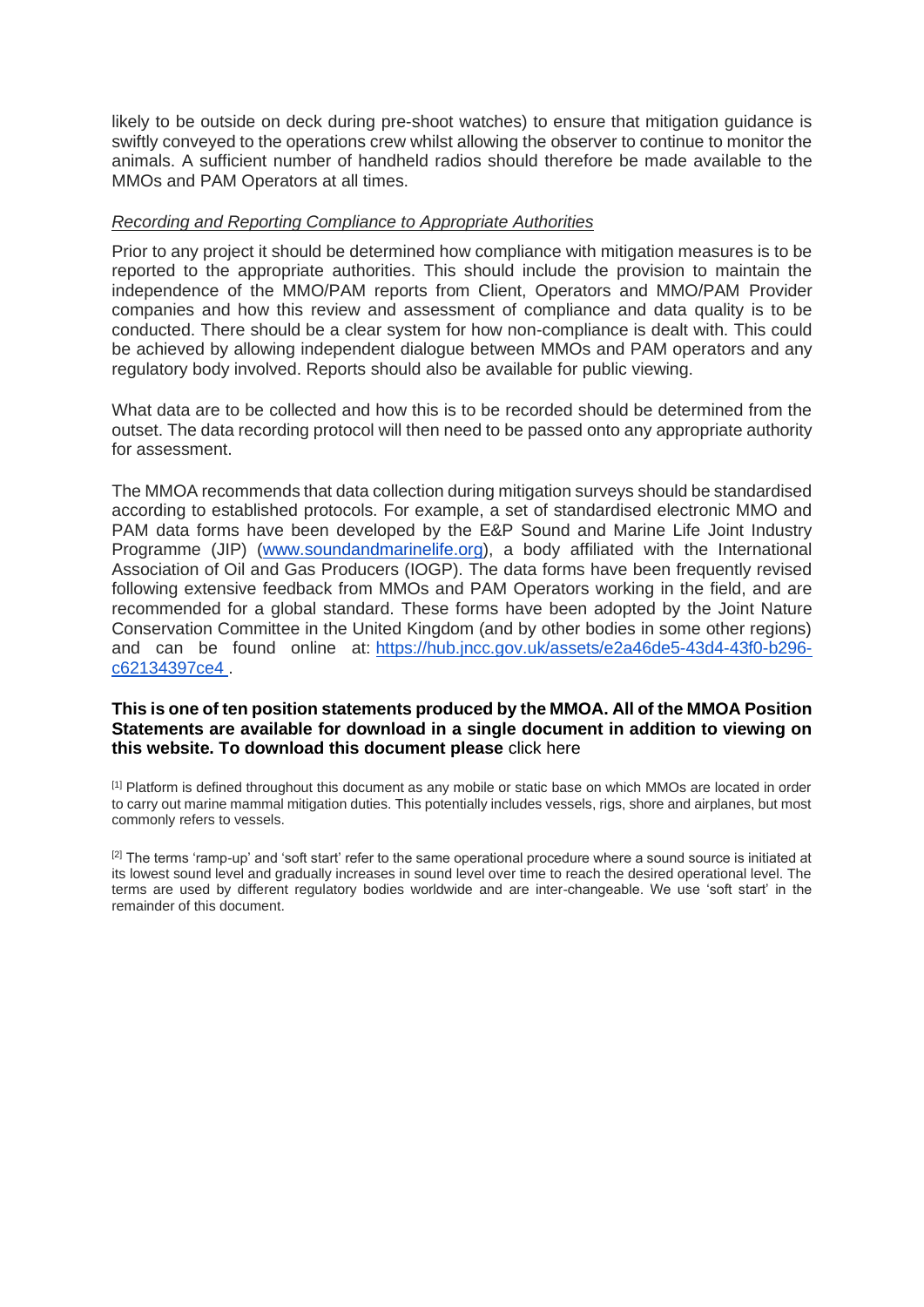# **Position Statement 3: Passive Acoustic Monitoring**

The Marine Mammal Observer Association (MMOA) recommends that Passive Acoustic Monitoring (PAM) equipment and/or services, supplied for marine mammal mitigation purposes should comprise of the following (as a minimum);

- An appropriate length of cable to deploy the hydrophone(s) at a suitable distance and depth from the survey vessel and/or platform.
- Hydrophone elements with the correct frequency range for the expected species within the projects' geographical location, especially those species that may result in delays and/or shutdowns of the project. This may mean multiple elements with differing frequency sensitivities.
- Appropriate sound cards (and back up drivers) with the appropriate sampling rate for and Species of Concern (SoC) and full instructions on their configuration.
- If using multiple hydrophone elements; full details of separation distances of each pair of elements for determination of bearing.
- GPS integration
- Calibrated depth sensor and full instructions on configuration.
- Filtering system for unwanted noise and full instructions on configuration.
- Professional noise cancelling headphones (with battery charger and/or spare batteries).
- Appropriate software for real time monitoring
- Full detailed manufacturers manual of assembly and calibration.
- Full inventory list of contents.
- Properly labeled shipping containers and reels.
- Timely and regular support from the PAM equipment provider for technical problems and configuration advice.

Additional recommendations for best practice:

- Incorporation of multiple (minimum of 2) hydrophone elements for each frequency range needed in order to provide bearing information for tracking animals.
- A backup of each component of the PAM equipment (including the smallest connectors) in case of equipment failures.

Using PAM alongside visual monitoring by Marine Mammal Observers (MMOs) greatly improves the possibility of marine mammal species being detected, however, clients, regulators and PAM Operator provider companies should be aware of several inherent limitations with the use of PAM for mitigation purposes. These points are important to understand when considering whether PAM is suitable for use as a sole monitoring method during darkness or other periods of limited visibility (i.e. whether it has a reasonable likelihood of reliably detecting the SoC present within a site).

## *Limitations of Passive Acoustic Monitoring (PAM):*

- Many potential SoC will not be detected using PAM equipment because they do not produce vocalisations, or vocalise infrequently, for example sea turtles, sirenians, baleen whales, basking sharks, and many species of pinnipeds. If an animal is not vocalizing it may pass close to a PAM system but remain undetected.
- Limited ability to detect baleen whale vocalisations as typical PAM equipment used for mitigation purposes is usually deployed astern of large commercial vessels and in proximity to continuous low frequency engine noise. Propeller noise (together with water noise and the low frequency sound emitted by the airguns (or other sound source) themselves) can mask low frequency biological signals.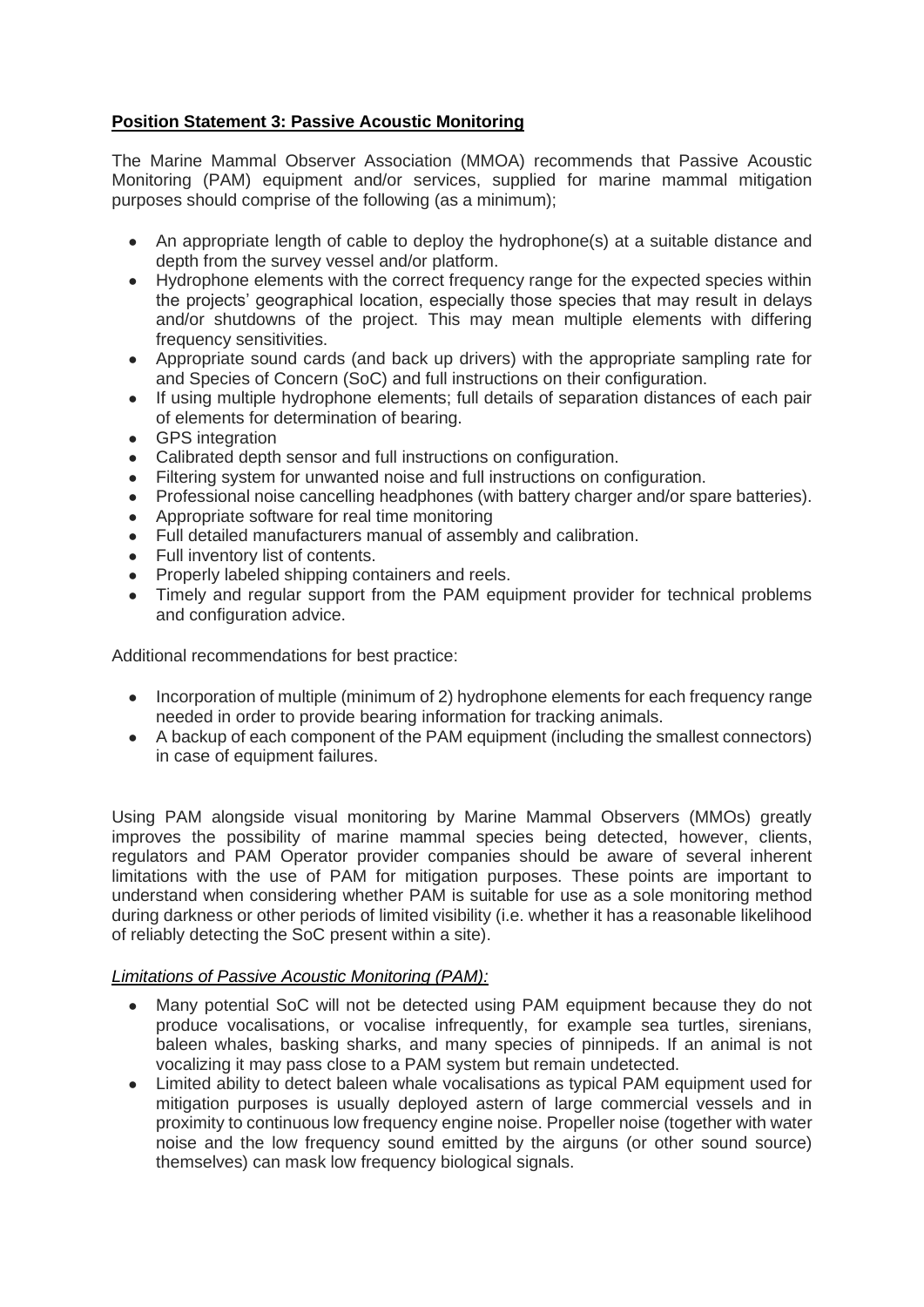- Determining range in cases where baleen whales are occasionally detected can be difficult. For example, singing humpback whales can produce vocalisations, which travel over many kilometres, make it difficult to determine range and a PAM Operator may be unable to determine with any level of reliability whether an animal is within a mitigation zone.
- Species that vocalise at high frequencies will not be detected beyond short distances. For example, the reliable detection range for harbour porpoise signals is approximately 200-300m. These animals may be present within the MZ before being detected by PAM equipment. Therefore, a harbour porpoise may be present in the outer region of a MZ (e.g. 300-500m from the source) but not detected by a PAM system; however, high frequency vocalizations can be assumed to be within the mitigation zone.
- The vocal repertoires of some marine mammal species are poorly-described or unknown.
- Many marine mammal vocalisations, particularly the echolocation click trains produced by odontocetes, are directional in nature and may not be easily detected by PAM equipment if the animals are facing away from the hydrophone. For example harbour porpoises (which often show avoidance reactions to platforms) will not be detected when swimming away from a vessel's track line.
- Range determination is only possible for some species through the tracking of bearing information over time, using the timing of signals arriving at pairs of hydrophone elements deployed at known distances from the ship's stern and the ship's GPS position. PAM systems with linear pairs of hydrophones are sometimes inadequate at providing suitable bearing information over a sufficient time, for accurate range determination.
- Range determination is not possible for a towed array deployed vertically from a static platform and in such situations all detections could be regarded as within the mitigation zone. Additionally several individual hydrophones not linked to form an array cannot localize on an acoustic signal and all detections could be regarded as within the mitigation zone.

The MMOA believes that the use of PAM equipment for mitigation purposes for many SoC should not be considered to represent a reliable sole method but rather should be used to enhance other mitigation measures. However, PAM is the only reliable method that allows detection and identification of animals underwater and can be used in darkness, fog and periods of reduced visibility, as well as most weather conditions. Effective operation is dependent on capable equipment, good deployment and competent operators.

## *PAM Detections and Noise Samples*

The MMOA recommends that the use of PAM during a mitigation project should be objectively assessed for detection rates. This may be achieved with PAM recordings made during other mitigation surveys, or sound sample records for quality assessments (i.e. to gauge water noise and masking and determine how effective the PAM system was likely to be at detecting marine mammals in practice). The effectiveness of PAM for marine mammal mitigation purposes cannot be assessed without understanding the acoustic environment that the systems are being deployed in and the corresponding likelihood of detecting an animal. Modelling should be completed during any assessment phase of the project or programme.

## *Submission of PAM Data to Regulatory Bodies*

The requirement for recordings of PAM detections to be submitted to a regulatory body is changing across jurisdictions. Should a project require submission and regulatory processes are in place to submit PAM recordings - it is necessary to follow the requirements of the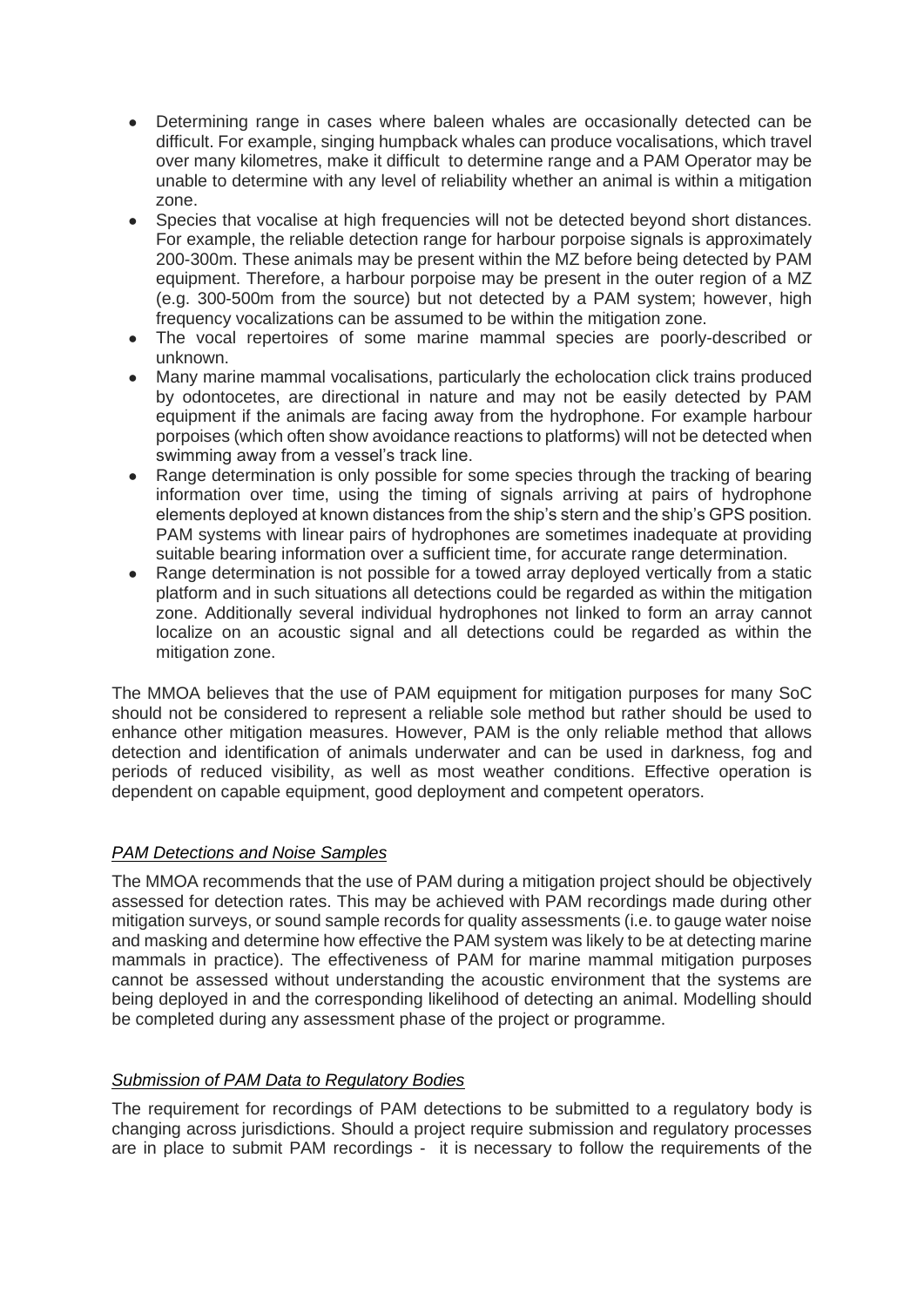regulator. Many jurisdictions do not yet require these types of submissions. The MMOA considers this best practice in order to:

- Assess the likelihood of acoustic detection for different SoC.
- Provide a means of assessing and validating the species identification of recorded acoustic detections.
- Provide a means of assessing the mitigation decisions made based on particular acoustic detections
- Provide opportunities for acoustic analysis research.

PAM data can be checked or verified for its effectiveness in mitigation surveys (in terms of equipment functioning properly, adequate ambient noise levels for making detections, the species and number of detections made, the provision of adequate range and bearing information and the consequent implementation of mitigation decisions).

#### *Training for PAM Operators*

Please see the MMOA's Position Statement 5 - *[Passive Acoustic Monitoring \(PAM\) Operator](https://www.mmo-association.org/component/content/article/3-news-room/113-passive-acoustic-monitoring-pam-operator-qualifications?Itemid=728)  [Qualifications](https://www.mmo-association.org/component/content/article/3-news-room/113-passive-acoustic-monitoring-pam-operator-qualifications?Itemid=728)* for a comprehensive list of (minimum) qualifications for PAM Operators.

The MMOA emphasises that the skills required to work effectively as a PAM Operator are difficult to acquire through short training courses, and require practical time at sea. Consequently, the MMOA recommends that organisations hiring PAM Operators for mitigation surveys seek to use personnel with proven previous field expertise with marine mammal acoustics. The MMOA does not promote the use of inexperienced PAM personnel as trainees offshore. The Association recommends that persons seeking acoustic monitoring experience achieve this by joining dedicated research projects (paid or otherwise) and through mentoring opportunities.

It is recommended that projects introducing anthropogenic noise into the marine environment should have a marine mammal or fauna mitigation plan with a description of all mammal acoustics of species commonly encountered in the project area. It is the responsibility of the PAM operator to ensure they are familiar with the likely range of species and subsequently the vocalisations likely to be encountered.

#### **This is one of ten position statements produced by the MMOA. All of the MMOA Position Statements are available for download in a single document in addition to viewing on this website. To download this document please** [click here](https://www.mmo-association.org/images/pdf/MMOA_Position_Statements__Version_2_Jan2016.pdf)

[1] Blackwell, S.B., Nations, C.S., McDonald, T.L., Thode, A.M., Mathias, D., Kim, K.H., Greene Jr, C.R., Macrander, A.M. (2015). Effects of airgun sounds on bowhead whale calling rates: evidence for two behavioral thresholds. PLoS ONE 10(6): e0125720. Doi: 10.1371/journal.pone.0125720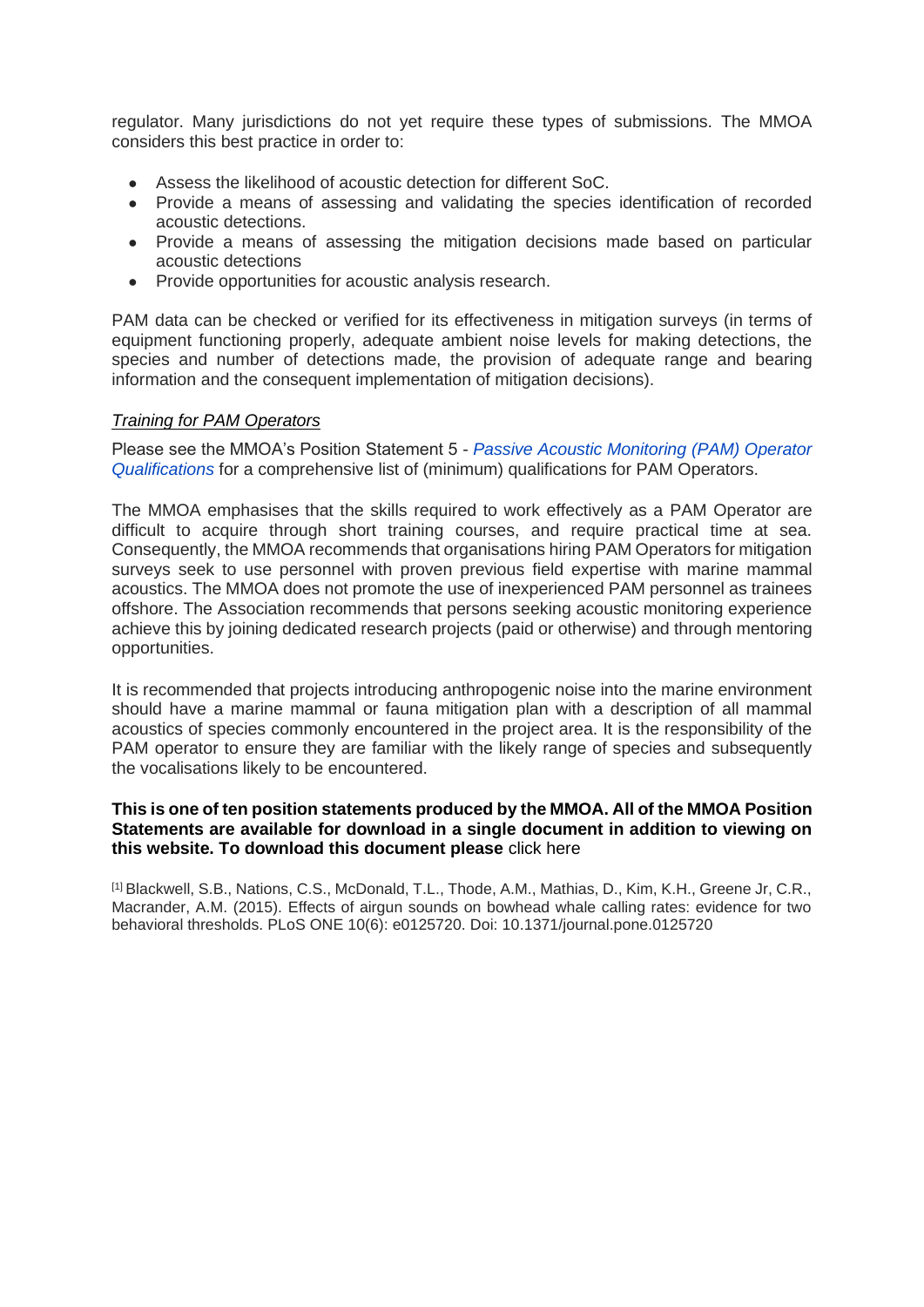# **Position Statement 4: Marine Mammal Observer (MMO) / Protected Species Observer (PSO) Qualifications**

The Marine Mammal Observer Association (MMOA) emphasises that a Marine Mammal Observer (MMO) or Protected Species Observer (PSO) mitigation training certificate should *not* be the only requirement to qualify a person as a MMO/PSO on a mitigation survey. A MMO/PSO requires *all* of the following skills to be able to complete their job professionally and competently:

- **A good attitude to conducting watches of concentrated effort, often for long days and several consecutive weeks –** evidence of work experience where this has been proven such as previous surveys at sea or long periods in the field conducting surveys or monitoring work. Attitude/enthusiasm may also be determined via feedback from previous employers or colleagues.
- **Ability and experience to identify the specific SoC known to occur within the region of the survey and for which mitigation measures apply –** evidence of previous experience, for example researching marine mammals at sea, working as a naturalist guide at sea, conducting cetacean surveys or time spent at sea where marine mammal experience has been achieved. This experience should be of an appropriate length of time to have gained the skills to be competent at identifying marine mammal species.
- **Ability to make accurate estimates of range at sea –** through prior at-sea experience during at sea surveys or theoretical training through appropriate training courses. This experience must include the use of appropriate equipment such as reticle binoculars, clinometers, range sticks or other proven equipment to obtain such estimates of range.
- **A thorough understanding of the mitigation requirements of the area or project –** through appropriate training from a regulator approved training course or from client/employer created training courses (where regulator approved courses are not available) and from the provision of a detailed Mitigation Plan (MP) and project EIA for every project.
- Ability to make decisions quickly and to convey the necessary mitigation **information to the crew concisely, politely, objectively and firmly –** personnel working as an MMO/PSO should be independent and should have the character and confidence to make correct mitigating decisions under pressure. Such characteristics might be gauged via feedback from previous employers or colleagues.
- **Experience of recording data in a scientific and accurate manner** through a formal academic qualification or through work experience where this was achieved (in the latter case references should be sought).
- **Experience of assimilating data, basic data analysis and writing reports** through a formal academic qualification or through work experience where this was achieved (in the latter case references should be sought). A good command of the common language (usually English) in use on the project is essential for this purpose.
- **Ability to work in a team and communicate well –** such characteristics might be gauged via feedback from previous employers or colleagues.
- **Aspire to improve their skills as an MMO/PSO and to further their knowledge** belong to a professional body such as the MMOA or other appropriate professional body where information and code of practice is promoted. Attend training courses and refreshers to improve knowledge and skill through continuing professional development programmes.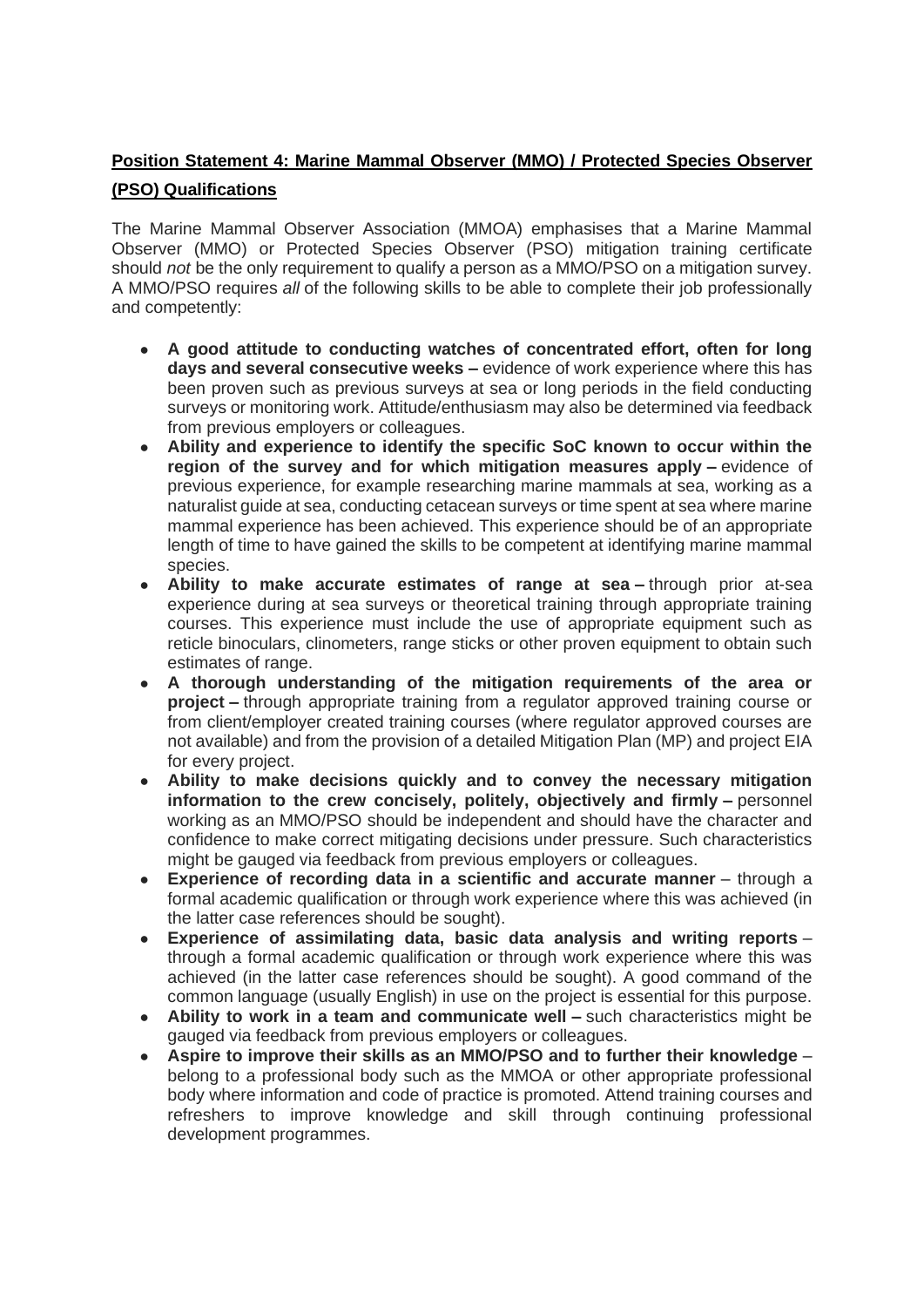A Client hiring MMOs for a mitigation survey through a MMO/PSO provider company (personnel agency) should request this standard of MMO/PSO qualification in order to promote a professional standard in their environmental objectives.

# *Benefits of hiring professional MMO/PSOs with all of the above skills*

The MMOA emphasises that the use of MMO/PSOs who meet the above professional standards is likely to confer a number of benefits for the clients of mitigation surveys, both in terms of proving compliance with mitigation requirements and maintaining a positive environment on-board the platform. These potential benefits include:

- Client confidence in meeting environmental requirements.
- A professional working attitude by the MMO/PSO on board the platform, ensuring courteous interactions with crew, appropriate chains of command are followed and good cooperation is achieved when mitigation measures are required.
- Accurate identification of SoC to species level (where possible) which ensures that species-specific mitigation measures are implemented correctly and potentially avoids erroneous mitigation measures that may be costly to the survey.
- Ability (based on previous experience and correct use of field equipment) to make accurate distance estimates, which may avoid unnecessary disruption to the survey.
- Collection of standardised, high-quality data that serves to prove compliance with mitigation requirements and may additionally contribute to robust scientific analysis.
- Knowledge and experience to answer questions that arise during the survey, and to guide the crew through the required mitigation measures clearly and concisely to avoid error and confusion.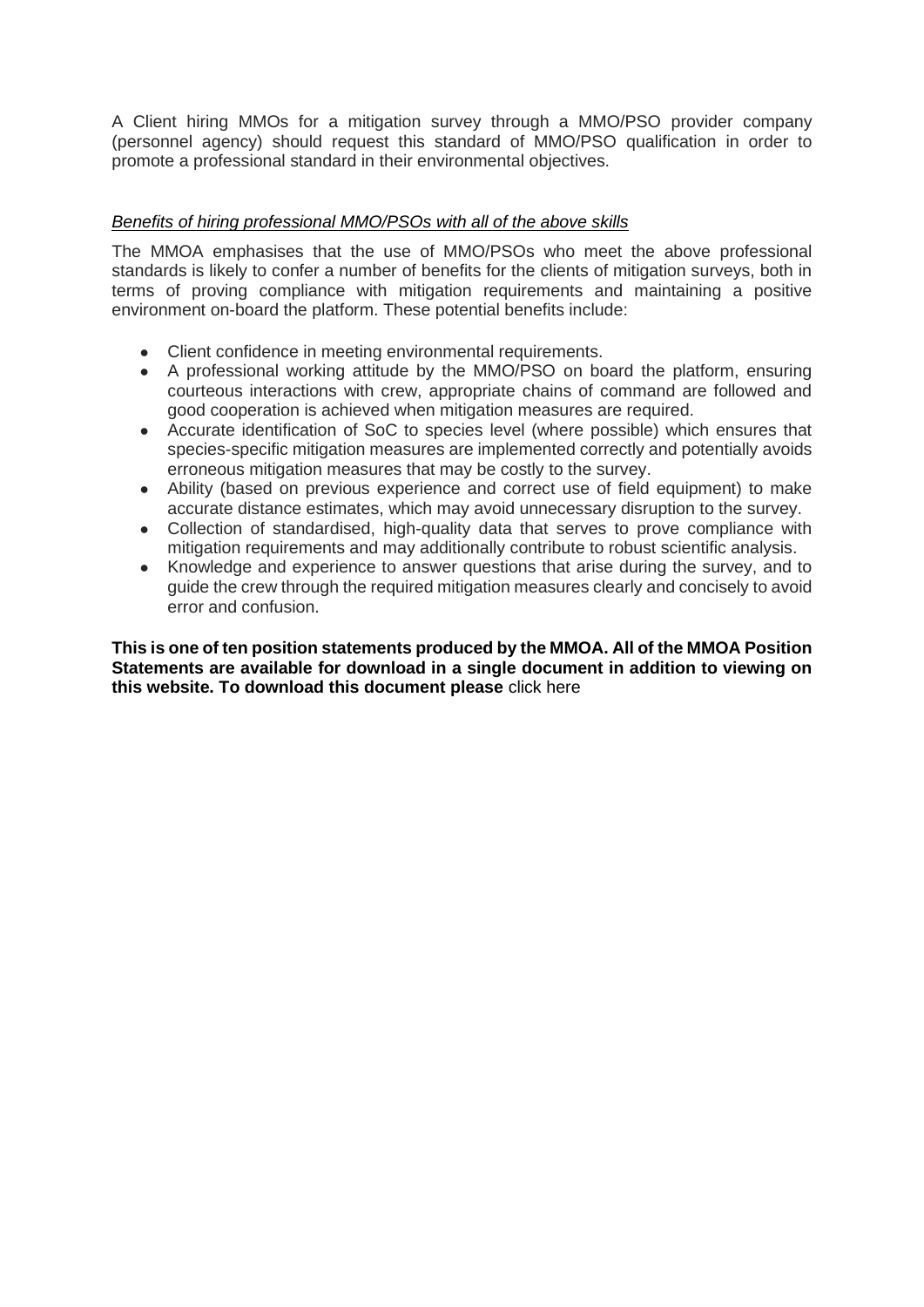# **Position Statement 5: Passive Acoustic Monitoring (PAM) Operator qualifications**

The Marine Mammal Observer Association (MMOA) emphasises that a Passive Acoustic Monitoring (PAM) training certificate should *not* be the only requirement to qualify a person as a PAM Operator. A PAM Operator requires *all* of the following skills to be able to complete their job professionally and competently:

- **A good attitude to conducting monitoring periods of concentrated effort, often for long days and several consecutive weeks** – evidence of work experience where this has been proven such as previous surveys at sea or long periods in the field conducting surveys or monitoring work. Attitude/enthusiasm may also be determined via feedback from previous employers or colleagues
- **Ability and experience to identify a range of marine mammal acoustic signals** previous experience of PAM for marine mammals at sea. This experience should be of an appropriate length of time to have gained the skills to be competent at identifying marine mammal acoustic signals and interpreting acoustic software – the MMOA recommends this to be at least 20 weeks during which time a range of marine mammal species should have been encountered.
- **Ability to assemble, deploy and configure PAM equipment to optimise signal-tonoise ratio** – previous experience of PAM for marine mammals at sea. Attendance of appropriate training courses with instruction on assembly and deployment of specific PAM equipment/software.
- **Ability to interpret acoustic software for detection and range estimation (where possible)** – Previous experience as described above. Attendance on a course to be instructed on PAMGUARD or other suitable software.
- **An understanding of the mitigation requirements of the area or project** through appropriate training from a regulator approved training course or from client/employer created training course (where regulator approved courses are not available) and from the provision of a detailed Mitigation Plan (MP) and project EIA for every project.
- **Ability to make decisions quickly and to convey the necessary mitigation information to the crew concisely, politely, objectively, and firmly** – personnel working as a PAM operator should be independent and should have the character and confidence to make correct mitigating decisions under pressure. Such characteristics might be gauged via feedback from previous employers or colleagues.
- **Experience of recording data in a scientific and accurate manner** through a formal academic qualification or through work experience where this was achieved (in the latter case references should be sought).
- **Experience of assimilating data, basic acoustic data analysis (i.e., familiarity with producing and interpreting spectrograms) and writing reports** – through a formal academic qualification or through work experience where this was achieved (in the latter case references should be sought).
- **Ability to work in a team and communicate well** such characteristics might be gauged via feedback from previous employers or colleagues.
- **Aspire to improve their skills as a PAM Operator and to further their knowledge** – belong to a professional body such as the MMOA or other appropriate professional body where information and code of practice is promoted. Attend training courses and refreshers to improve knowledge and skill through continuing professional development programmes.

A client hiring PAM Operators through a MMO, and PAM provider company (personnel agency) should request this standard of PAM qualification in order to promote a professional standard in their environmental objectives.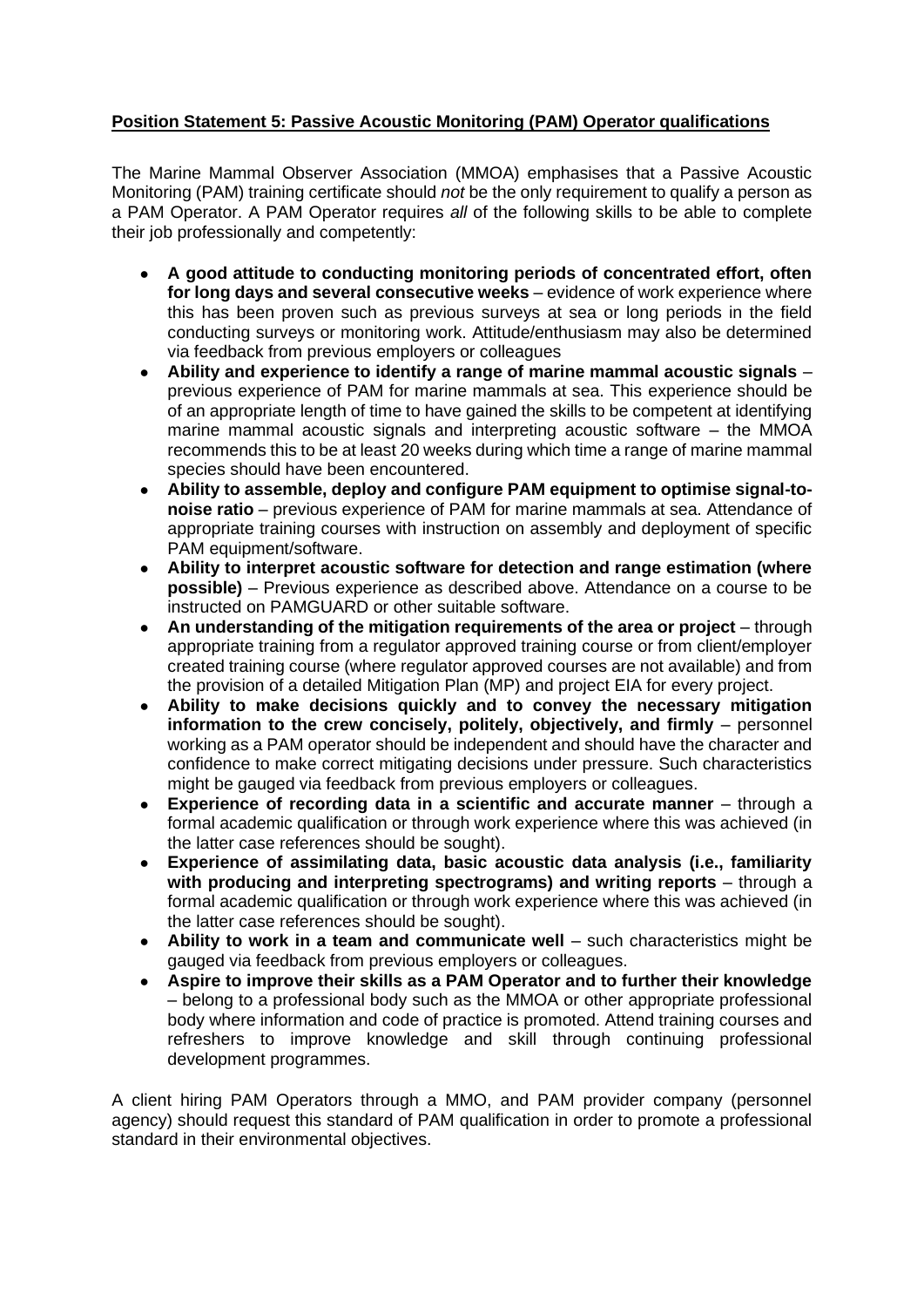# *Benefits of hiring professional PAM Operators with all of the above skills*

The MMOA emphasises that the use of PAM Operators who meet the above professional standards is likely to confer a number of benefits for the clients of mitigation surveys, both in terms of proving compliance with mitigation requirements and maintaining a positive environment on-board the platform. These potential benefits include:

- Client confidence in meeting environmental requirements.
- A professional working attitude by the PAM Operator on board the platform, ensuring courteous interactions with crew, appropriate chains of command are followed, and good cooperation is achieved in the event that mitigation measures are required.
- Accurate identification of SoC acoustic signals which ensures that species-specific mitigation measures are implemented correctly (for detections that can be positivelyidentified to species level using acoustic methods) and potentially avoids erroneous mitigation measures that may be costly to the survey.
- Ability (based on previous experience and correct calibration of acoustic equipment) to make good distance estimates to acoustic signals (where equipment permits), which may avoid unnecessary disruption to the survey.
- Collection of standardised, high-quality acoustic data that serves to prove compliance with mitigation requirements and may additionally contribute to robust scientific analysis.
- Knowledge and experience to answer questions that arise during the survey, and to guide the crew through the required mitigation measures clearly and concisely to avoid error and confusion.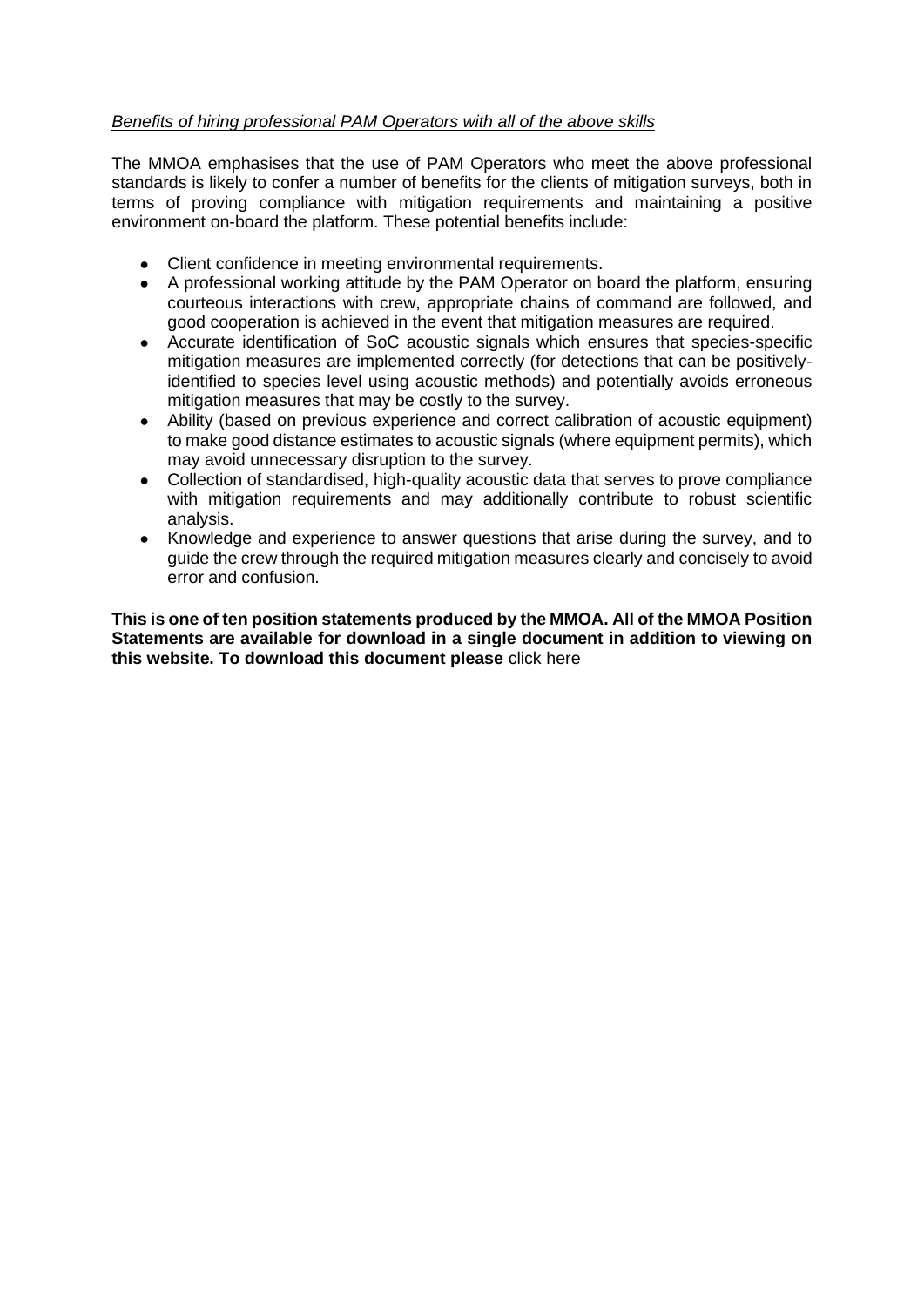## **Position Statement 6. Marine Mammal Observer (MMO) and Passive Acoustic Monitoring (PAM) Mitigation Training Standards**

The Marine Mammal Observer Association (MMOA) considers that mitigation training courses are a crucial component of implementing effective mitigation measures at sea and allows both MMOs and PAM Operators to work safely and to collect data in a consistent way. The MMOA has the following advice regarding the content and provision of training courses for MMOs and PAM Operators.

## *MMO and PAM Mitigation training courses*

A MMO or PAM mitigation training certificate should not be the only requirement to qualify a person as a MMO or PAM Operator. MMO and PAM mitigation training courses should only act as a supplementary qualification for a person who already has the appropriate academic and/or marine mammal field experience to work as a MMO or PAM Operator. The MMOA note that mitigation training course providers should not advertise their courses to be the only qualification needed to become a MMO or PAM Operator, and nor should regulators, clients or MMO and PAM Operator providers consider mitigation training certificates to be such.

MMO and PAM mitigation training courses should serve to provide new MMOs and PAM Operators with the necessary knowledge to enable them to perform appropriately in a mitigation role and to be aware of their duties and responsibilities while implementing mitigation measures.

## *MMO and PAM Mitigation training course content (generic components)*

In some countries regulatory bodies have formalised training requirements and where that is the case those requirements must be strictly adhered to. Additionally, the MMOA recommends that all mitigation training courses worldwide should include the following generic components:

- The importance of sound to marine mammals.
- The potential effects of anthropogenic sound on marine mammals and other SoC (if applicable) including acoustic criteria used to define zones of disturbance and injury.
- Visual monitoring techniques, including methods for range estimation (in MMO courses).
- Field identification (visual or acoustic) of marine mammal and other SoC (if applicable) – noting that course attendees should already have some practical experience with marine mammal identifications or seek to gain this after attending the course and prior to mitigation work.
- The mitigation procedures being used in the geographic region.
- Soft start principles, procedures and monitoring.
- Mitigation Zones.
- An understanding of the industry operations that require MMOs.
- The role of the MMO:
	- o Attending project start-up meetings.
	- o Monitoring for marine mammals and other SoC (if applicable).
	- $\circ$  Monitoring of compliance with mitigation procedures (i.e. compliant source operations).
	- o Mitigating for SoC inside mitigation zones prior to operations, during soft start (if applicable) and during full power operations (if applicable).
	- o Scenarios that may arise and how to deal with these.
	- o Interaction with industry personnel and procedures in place, in particular, QHSE requirements.
	- o Recording MMO and/or PAM data and compliance reporting.
	- o Chains of command on-board industrial platforms.
- Conduct of MMOs and PAM Operators
- Life on board and personal safety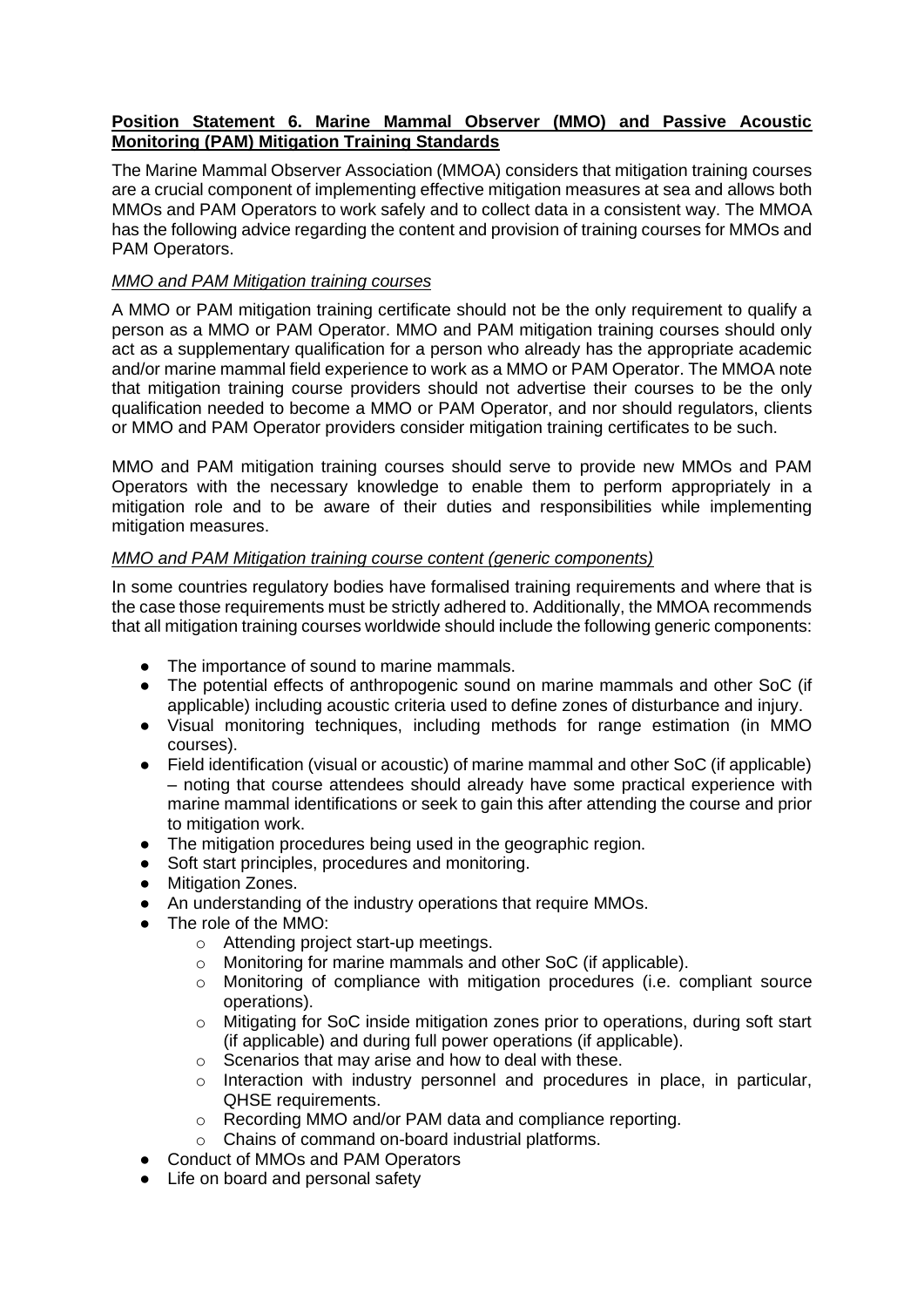# *Additional MMO and PAM Mitigation training course content (specific to geographic area)*

Where regulatory bodies have formalised training requirements, those requirements must be strictly adhered to. Elsewhere, the MMOA recommends that mitigation training courses for specific geographic areas should include the following components:

- Understanding the background and development of the adopted mitigation procedures and their legislative framework.
- Consent and permitting process of the procedures prior to projects.
- Specific explanation of the mitigation procedures for the geographic area.
- Identifying species likely to be in the geographic area and which of these should be regarded as SoC.
- Discussing specific project data collection if applicable.

## *Specific PAM Operator mitigation training (theory and software training)*

- Basic theoretical principles of sound.
- Recognition of different types of SoC vocalisations.
- Discussion of types of unwanted ambient noise and masking problems.
- Components of PAM equipment cables, hydrophone elements, sound cards, filtering systems, depth sensors, laptops and software – assembly, deployment and calibration.
- Discussion of deployment scenarios and examples.
- Principle components of PAM software displays and the need for project-specific configuration.
- Specific software training e.g. PAMGuard practical instruction in creating configurations and basic settings relating to hardware used and method of deployment.
- Discussion of bearing determination and the problem of ranging acoustic signals.

## *Specific PAM Operator mitigation training (assembly and deployment)*

PAM training is only complete when a person has learnt how to assemble PAM equipment and deploy it in a safe and sufficient way to maximise the detection of vocalising animals. Experience of at-sea deployment is hard to gain as there is a lack of practical training courses worldwide offering this facility. No PAM Operator should take sole responsibility on an offshore mitigation job without having some prior deployment experience. They could gain such experience from joining research groups who carry out acoustic monitoring work, attend a PAM training course offering at sea deployment experience or work on an offshore mitigation project alongside an experienced PAM Operator for a probationary period.

## *MMO and PAM Mitigation training course instructors*

The responsibility for determining who provides MMO and PAM mitigation training courses falls with the regulator for the geographic region in question. However, the MMOA believes that the following criteria should be met by people wishing to act as MMO or PAM mitigation training course providers:

- Must demonstrate that an instructor has good presentation and teaching skills.
- Be able to compile clear, interesting and professional training material such as PowerPoint presentations, training manuals, supporting reading material and practical interactive sessions.
- Have an extensive background in visual and/or acoustic marine mammal survey techniques and species identification.
- Be knowledgeable with respect to the effects of anthropogenic sound on marine mammals.
- Have experience of responsibility as a lead MMO in a wide range of offshore industrial operations. If the course is aimed at mitigation during seismic surveys, then the Instructor should have first-hand experience of working on several survey types such as site surveys, VSP, OBC, 2D/3D and 4D surveys. If the course covers additional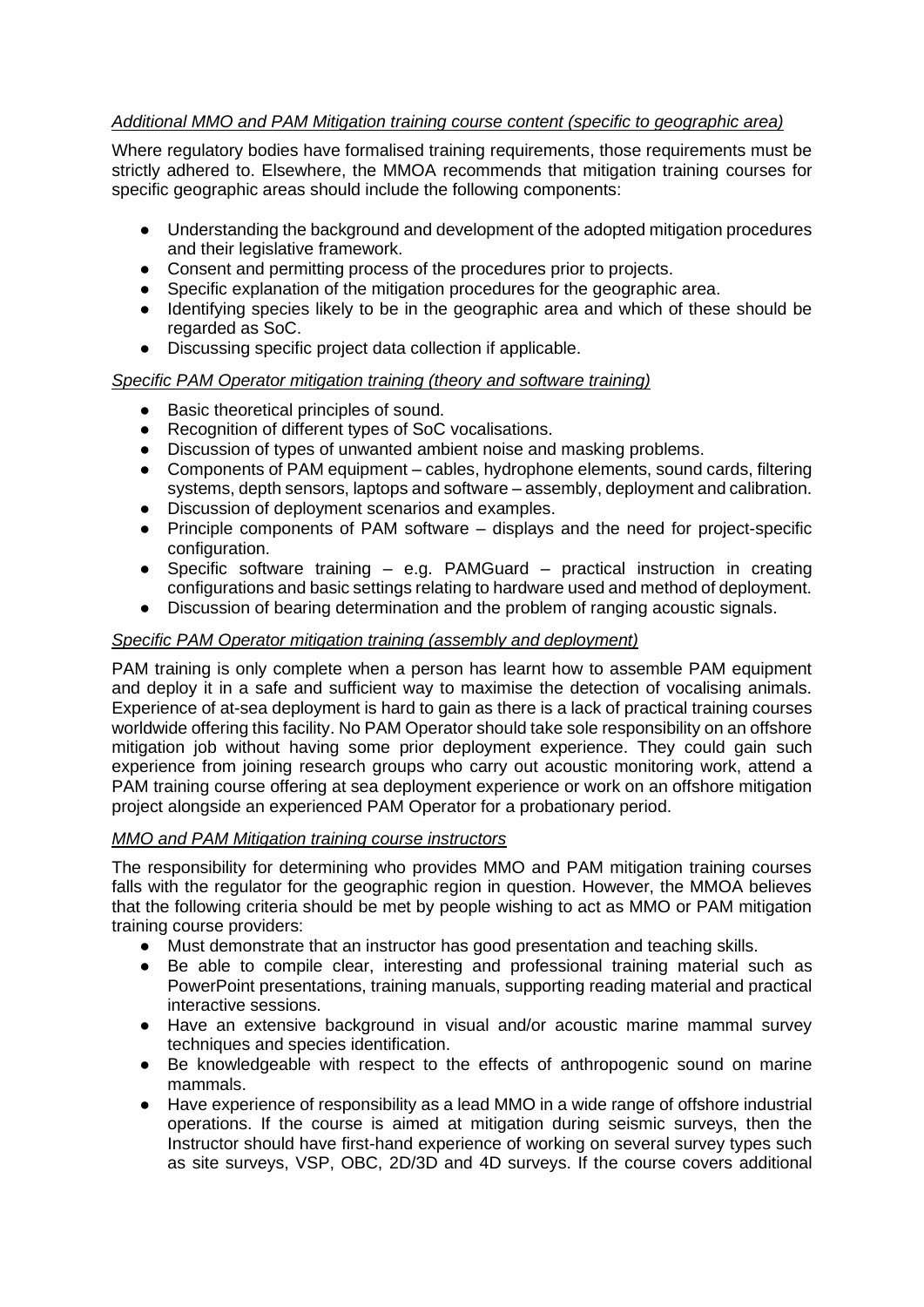operations such as pile driving or explosive work then the instructor should also have had the experience of working as a MMO on such projects.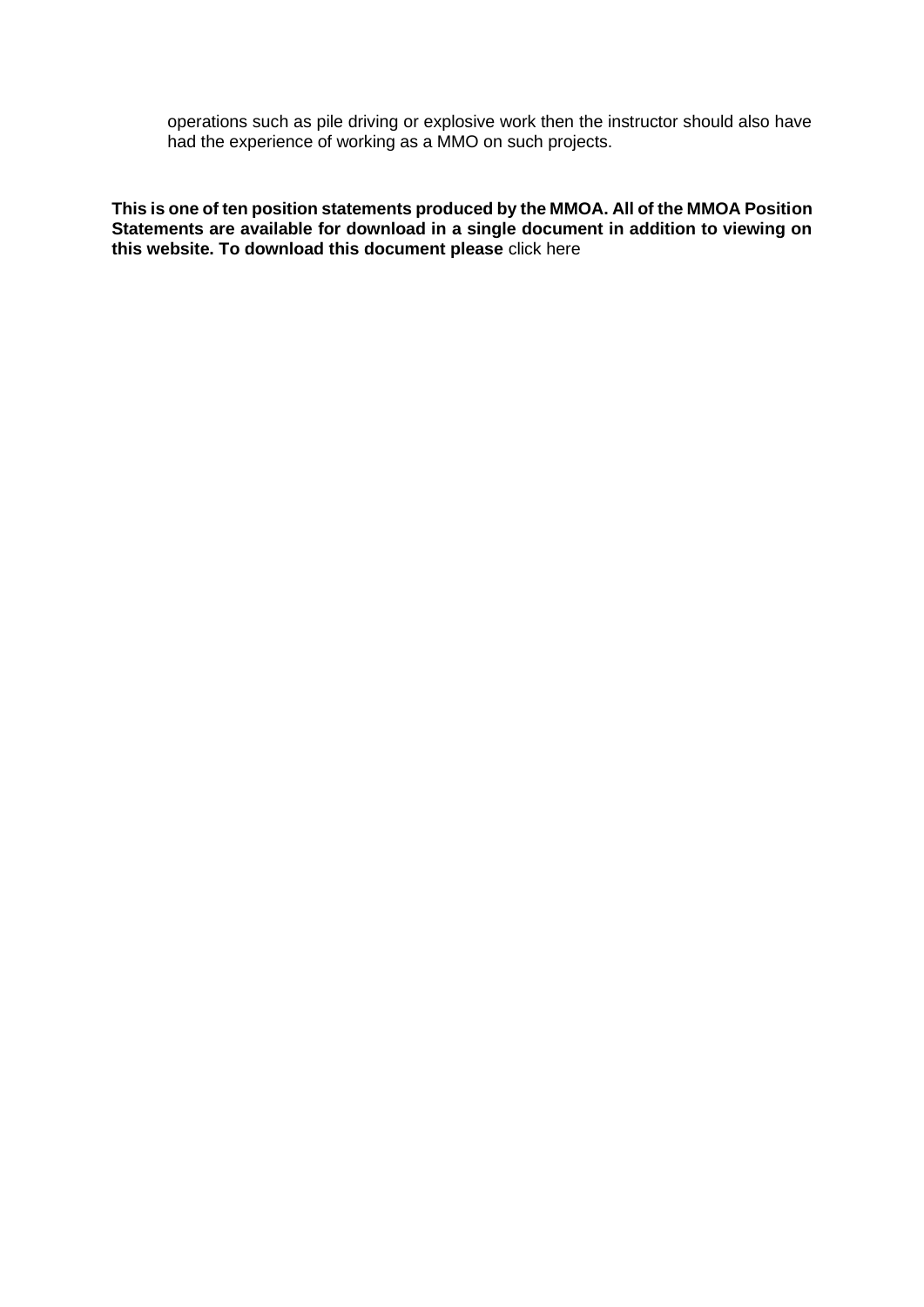# **Position Statement 7: Marine Mammal Observer (MMO) and Passive Acoustic Monitoring (PAM) Operator Providers**

The Marine Mammal Observer Association (MMOA) is of the belief that companies providing MMO and PAM Operator personnel should abide by the following:

- Provide only suitably qualified, experienced, and appropriately referenced personnel
- The ability to recognise the skills needed to be competent and professional in the field of marine animal mitigation
- Have a comprehensive understanding of [worldwide] mitigation requirements.
- Have the appropriate knowledge of passive acoustic monitoring and understand its limitations in the field (and the ability to make potential clients aware of these limitations from the outset). This is only applicable to those companies providing PAM equipment and/or PAM Operators
- The ability and internal company systems to provide appropriate legal contracts to marine animal mitigation personnel, including the timing and duration of each project and/or rotation, day rates, payment schedule, travel, visa arrangements and all other applicable logistical and contractual considerations
- Cover all insurance required for any marine animal mitigation personnel to work on industry projects. The company should make clear any gaps in insurance provided.
- Provide MMOs and PAM Operators with appropriate documentation prior to the beginning of the project (e.g., Environmental Impact Assessment, appropriate consent/permit/license, Environmental Management Protocols, templates for daily, weekly, project reports, etc).
- Recommend sufficient numbers of marine animal mitigation personnel to Client(s) to ensure compliance with project mitigation regulations.
- Provide a Quality Assurance system for all marine animal mitigation data
- Provide guidance, autonomy and clear means of communication to marine animal mitigation personnel when offshore
- The ability to quality assure marine animal mitigation final reports, provide quidance on requirements and clear expectations on timelines and submission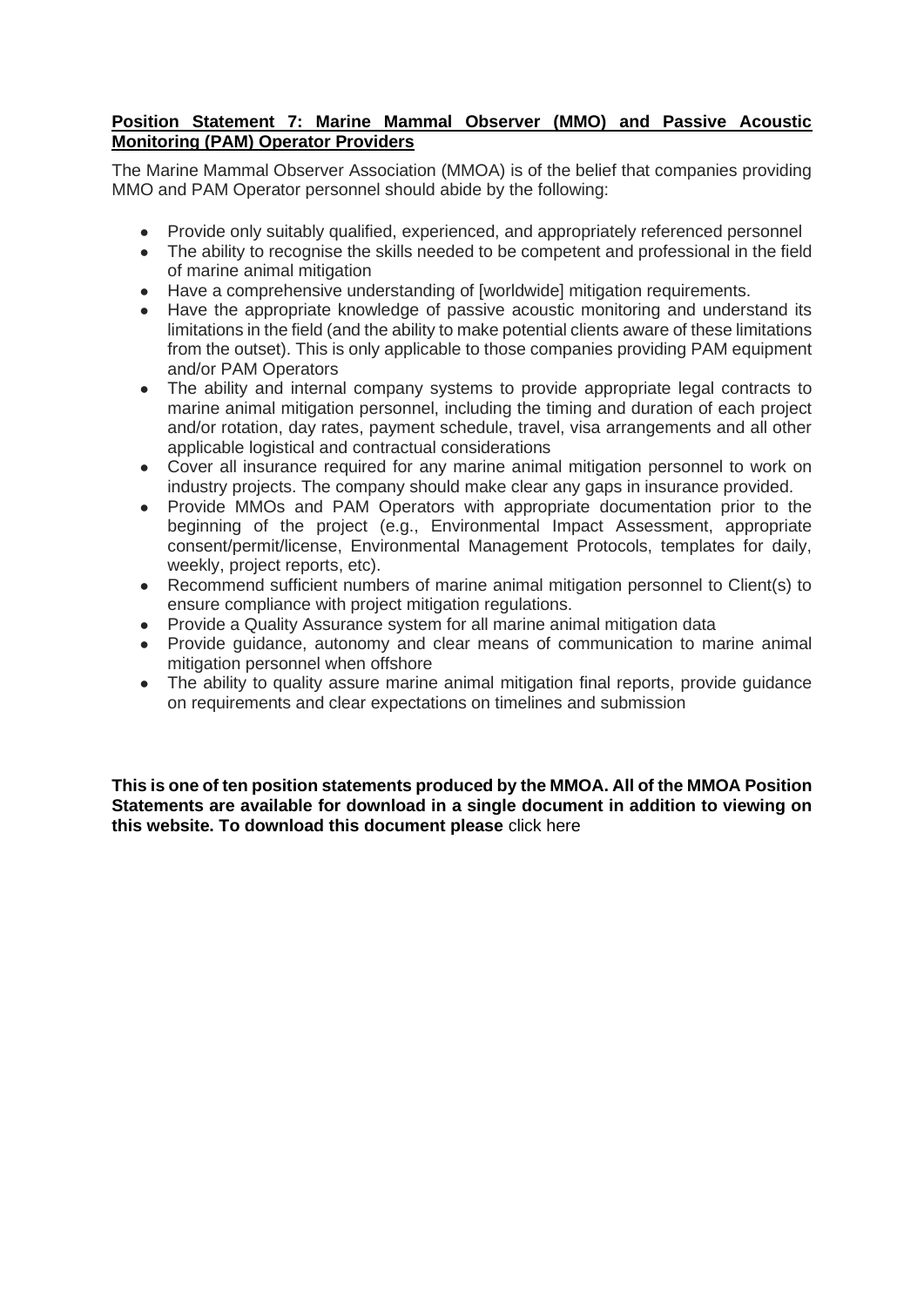## **Position Statement 8: Marine Mammal Observer (MMO) and Passive Acoustic Monitoring (PAM) data collection and analysis**

#### *Using suitably qualified MMOs and thorough methodology*

The Marine Mammal Observer Association (MMOA) maintains that to maximise the value of data collected during mitigation surveys, it is essential for MMOs and PAM Operators to be suitably qualified, experienced and dedicated. Any data that are to be scientifically analysed need to have been collected using a structured, standardised methodology and then should be fully assessed for data quality before analysis can begin. Meaningful analyses should only include data collected by people with proven species identification skills, an appreciation for the necessity for correctly recording effort status and weather conditions, and good distance estimation skills. Using inexperienced persons and individualised data collection methodologies will lessen scientific credibility.

## *Data recording by MMOs and PAM operators*

Data recording should be diligent and accurate. The use of standardised forms (see below) is encouraged. MMOs and PAM operators should liaise with the crew to record accurate and complete operational data. They should ensure that effort records accurately reflect the times of monitoring and weather conditions throughout. Records of sightings or acoustic detections should include as much detail as can confidently be given (e.g. identifications should only be to species level if there is confidence in the identification). The MMOA encourages MMOs and PAM operators to check their data thoroughly prior to submission for use, including crossreferencing between forms (e.g. checking that times of source activity agree between operations, effort and sightings forms).

#### *Use of photographs to improve MMO data quality*

MMO data quality may be improved if photographs of sightings are collected when possible and stored (bearing in mind that it is not possible to photograph every sighting because animals are often seen briefly or at distance or in inclement weather conditions). The collection of supporting images allows later independent verification of the sightings, especially in terms of species identification. This is particularly important in areas or for species where little information exists on marine mammal distribution, or for species where identification is challenging. However, obtaining photographs of animals should never be at the expense of data collection. Where photographs are taken these should be submitted with MMO reports, noting that file size should not be excessive, to enable their use for scientific purposes.

## *Collating PAM detection recordings and noise samples*

Retaining and collating recordings of PAM detections and samples of sound is not a widespread requirement with regulators. The MMOA encourages Clients to specifically request that recordings of every PAM detection are made and stored during a survey, so that independent verification of the data can occur at a later time and the use of the data be maximised. This process will also facilitate assessment of the signal-to-noise ratio and other recording parameters experienced during PAM surveys with a view to assessing the likely potential for detections to have occurred on the system.

# *MMO and PAM data analysis*

Analysis of the data collected during mitigation surveys should be carried out by individuals/organisations that have a full understanding of the limitations of current MMO and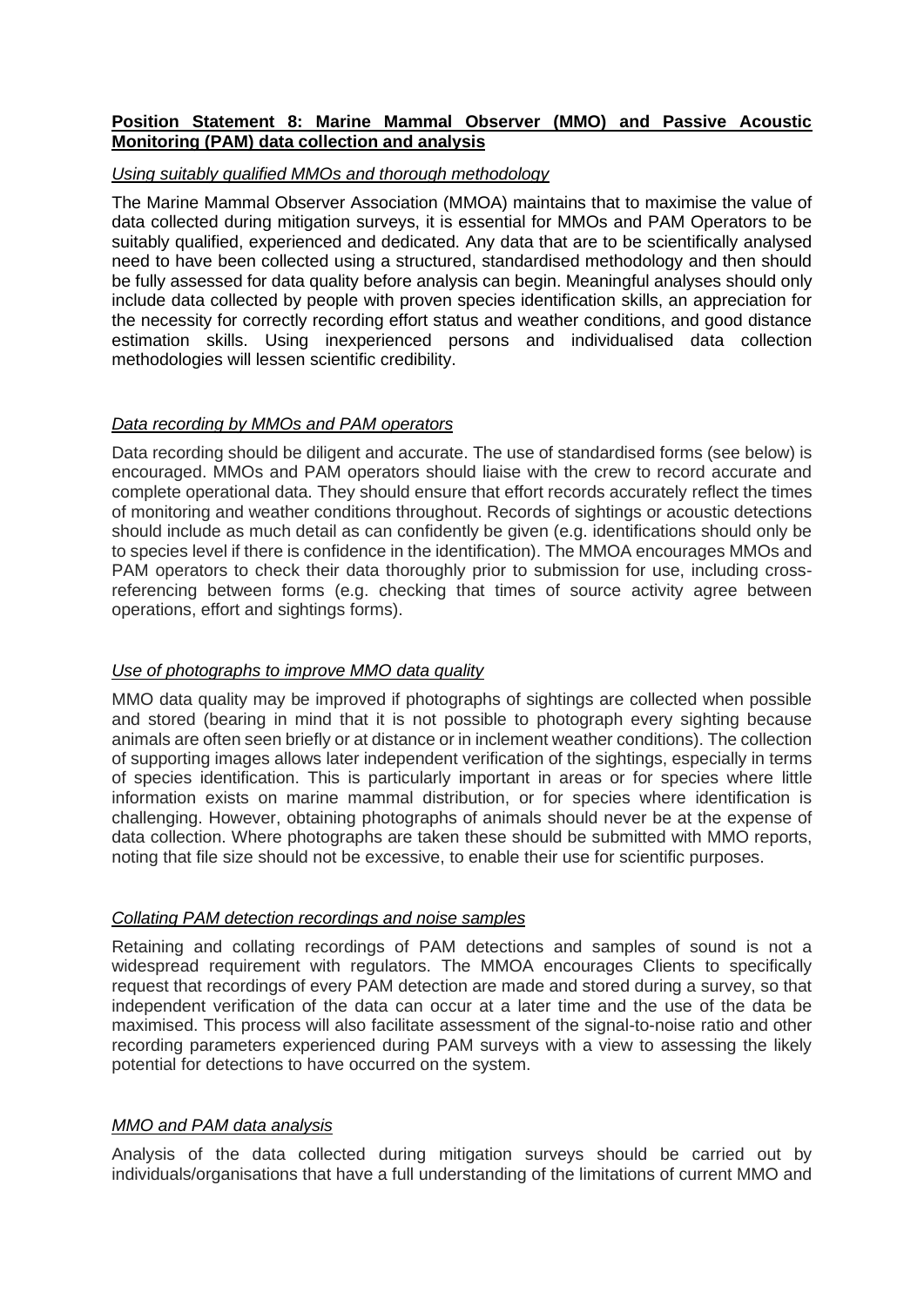PAM datasets. Datasets collected by multiple personnel of varying skill levels are inherently subject to wide variation in standards. Although this variation can be minimised to some extent through the use of standardised data collection methods and data forms, bias in detection rates and identification skills between observers is an acknowledged and fundamental issue for all large marine mammal surveys, and will be especially the case in large MMO/PAM datasets where data may originate from several hundred observers. Meaningful analyses are reliant on having an understanding of the varying quality of MMOs and PAM Operators being hired on projects and the limitations this creates (for example, the ability to account for interobserver variation during analysis). An assessment of which data are of scientific value can only be achieved if the data are accompanied by detailed descriptions of the methodology used, by supporting information allowing independent verification where appropriate (i.e. photographs or acoustic recordings) and an indication of whether the data were collected by dedicated, experienced and qualified MMOs and PAM Operators. All data, including that of experienced personnel, should be thoroughly checked using a rigorous quality control process prior to analysis and only good quality data should be used. Analysis should not be performed on data that has not undergone quality control.

# *Collating MMO and PAM datasets worldwide*

The MMOA supports the standardisation of data collection methods and the data forms used to record data worldwide, in order to improve the value of global datasets. MMO and PAM data forms in an electronic version have been developed by the E&P Sound and Marine Life Joint Industry Programme (JIP) [\(www.soundandmarinelife.org\)](http://www.soundandmarinelife.org/), a body affiliated with the International Association of Oil and Gas Producers (IOGP). These forms have been adopted by, amongst others, the Joint Nature Conservation Committee (JNCC) in the United Kingdom. The data forms have been revised by JNCC following feedback from MMOs and PAM Operators working in the field. The MMOA encourages the adoption of these forms with their guidance notes, where appropriate, to improve the standardisation of MMO data worldwide. The forms can be found online at: [https://hub.jncc.gov.uk/assets/e2a46de5-43d4-43f0-b296](https://hub.jncc.gov.uk/assets/e2a46de5-43d4-43f0-b296-c62134397ce4) [c62134397ce4.](https://hub.jncc.gov.uk/assets/e2a46de5-43d4-43f0-b296-c62134397ce4) To improve standardisation the forms should be used in their existing format and not altered.

## **In summary to maximise the value of MMO data for scientific purposes the data must be:**

- Collected by suitably qualified and experienced MMOs and PAM Operators;
- Collected using a standardised methodology (e.g. through the use of the JNCC Marine Mammal Recording Forms);
- Checked for accuracy prior to submission:
- Quality-controlled by independent experienced personnel with an understanding of the data;
- Accompanied by photographs and acoustic recordings whenever possible for each visual or acoustic detection;
- Analysed by individuals/organisations that have a full understanding of how MMO and PAM data are collected, have been collected in the past and what the limitations are.

The potential uses of MMO data for scientific research purposes have resulted in some MMOs seeking permission from the Client to publish their own data from work on projects. The MMOA encourages this practice. Please refer to *Position Statement 9 - The [Use of Marine Mammal](https://mmo-association.org/mmoa-activities/position-statements?id=117)  [Observer \(MMO\) data for Scientific Publications](https://mmo-association.org/mmoa-activities/position-statements?id=117)* – for further information.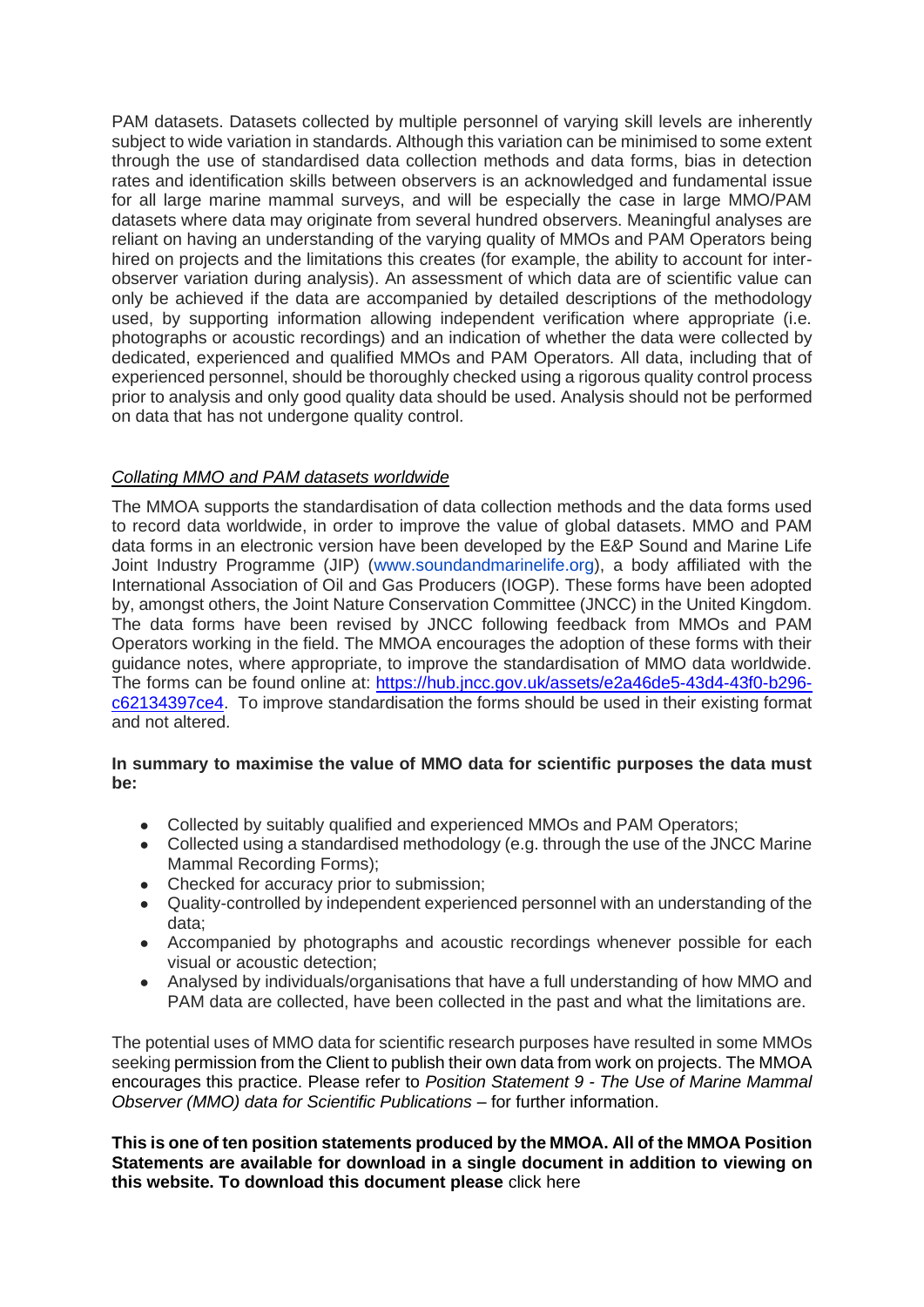## **Position Statement 9: The Use of Marine Mammal Observer (MMO) or PSO Data for Scientific Publications**

#### *Potential Scientific Uses of MMO Data*

Offshore activities can occur in areas where little is known about the occurrence of marine mammals and other marine wildlife of conservation concern (e.g., sea turtles, whale and basking sharks, seabirds). This includes some large geographic regions where little scientific research has been carried out (e.g., the eastern tropical Atlantic off the west coast of Africa and large parts of the Indo-Pacific region), but also includes the deep, offshore waters around many continents (since for logistical reasons most marine mammal research worldwide has been focussed on coastal species inhabiting near shore, easily-accessible waters). Consequently, survey vessels and installations can potentially operate as a 'platform of opportunity' from which to collect valuable data on the occurrence of marine mammals (and other fauna) for scientific research purposes.

The potential uses of MMO data for scientific research purposes (including specific examples of peer-reviewed scientific papers published by MMOs from their own work on survey vessels and/or installations and having undergone a data permission process with the Client) may include, this is not an exhaustive list:

- Documenting new ranges for species, e.g., common dolphin range extension (Farías-Curtidor et al., 2017).
- Documenting unusual sightings/behaviours, e.g., fur-seals (Lalas and McConnell, 2016), and broad behaviour responses (Harris et al., 2018; Southall et al., 2021)
- Analysing the potential impacts on species, e.g., species with high site-fidelity (Forney, 2017), and harbour porpoise responses to pile driving (Graham et al., 2019)
- Describing new recommendations, e.g., PAM during pile-driving (Van Parijs et al., 2021)

## *Suitability of MMO Data for Scientific Analysis*

The collection of data that is suitable for scientific analysis is reliant on the use of experienced and dedicated MMOs and PAM operators who are meticulous about the collection of field data and have sufficient expertise with the fauna in question to correctly identify animals in the field. The MMOA strongly recommends that MMOs and PAM operators hired for a mitigation role have appropriate experience where they are familiar with species identification and behaviour and follow rigorous data collection protocols. Please see the MMOA's Position Statements 4 and 5 – Marine Mammal Observer (MMO) Qualifications and Passive Acoustic Monitoring (PAM) Operator Qualifications - for more information on this subject. For data to be useful in a scientific context, the following are usually required:

- The use of a MMO/ PAM operator who is experienced, dedicated, motivated and understands the importance of accurate data collection and data entry
- The use of a MMO/ PAM operator with proven experience in reliable field identification of the species of interest within the study area
- The routine collection of additional data to support the species identifications recorded in the field, so that independent verification of the data can be performed when necessary. This might include acoustic recordings of the species, or photographs of sightings. It should be noted that many species (for example, dolphins of the *Stenella* genus, and whales of the genus *Mesoplodon*) are very similar in external appearance and behaviour, and observers require significant levels of field experience to reliably distinguish between such species in the field.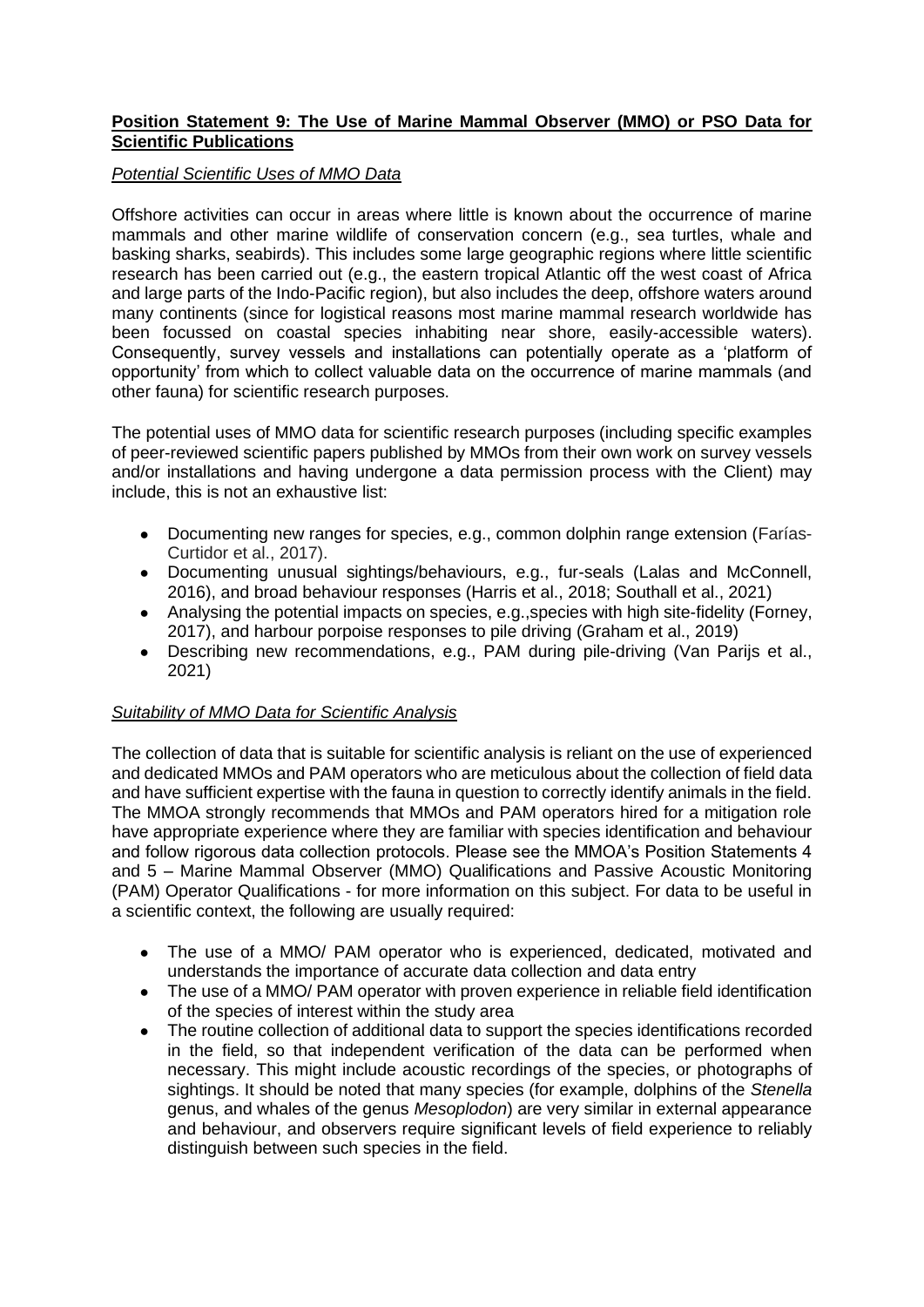- Depending on the analyses being carried out, the collection of high-quality supporting effort data. This requires (as a minimum):
	- o The collection of GPS positions at sufficiently-small intervals (≤1 hr intervals on most surveys; every few minutes where turns between lines are acute, i.e. on site surveys) to reliably recreate the track of a seismic vessel (i.e. through turns) to show the location of survey effort.
	- o Accurate logging of airgun use and related effort data
	- o Accurate logging of environmental data, especially Beaufort sea state (which is known to be a very important factor influencing the detection rate of marine fauna). It is recommended that where less precise sea state codes are the requirement on mitigation data forms (e.g. the JNCC forms) that precise Beaufort sea state data are collected additionally by the MMO for scientific use (this may also apply to visibility and swell height).

#### *Benefits of Publishing MMO Data*

Currently, there are large amounts of potentially useful data being collected by MMOs worldwide that are not being made accessible to researchers and consequently amount to 'lost data'. The MMOA seeks to encourage publication of appropriate MMO datasets (see above conditions) so that data are available to scientists and, ultimately, feedback into the conservation of marine fauna worldwide.

**For the MMO -** Using the data collected during seismic surveys is a method of contributing to science and, in the long-term, to the potential conservation of marine species. Scientific publications are also a great addition to a CV, illustrating enthusiasm, dedication, competence and a genuine interest in the topic.

**For the Client -** Making MMO data accessible for scientific purposes demonstrates Client interest and support for the environment and furthering scientific knowledge, and releasing such data is likely to be of benefit to species conservation. There are no obvious disadvantages to releasing data, assuming protocols are established and followed (see below).

**For Protection** *-* Species conservation is reliant on knowledge of when and where a species occurs. This basic information is often lacking, particularly for mobile marine species, and in deep-offshore and poorly-studied regions (where seismic survey vessels may provide a unique opportunity for data collection). The example scientific publications provided above demonstrate how basic data on species occurrence, distribution, taxonomy, behaviour, density and habitat preferences can be provided by MMO data, with obvious conservation implications.

## *Protocols for Releasing MMO Data*

It is important for all parties concerned that protocols relating to the release, and subsequent use, of MMO data are established at an early stage in discussions. The publication of MMO datasets is still relatively rare, and there are no predefined standardised protocols in place to follow. The procedure will be survey-specific, requiring direct discussions between Client and MMO, and in some cases also the personnel agency providing the MMO to the Client. Ultimately, the MMO is contractually bound to the Client, and it is essential that a MMO receives the Client's express permission before releasing/publishing any data. This may otherwise violate client confidentiality and result in a breach of contract.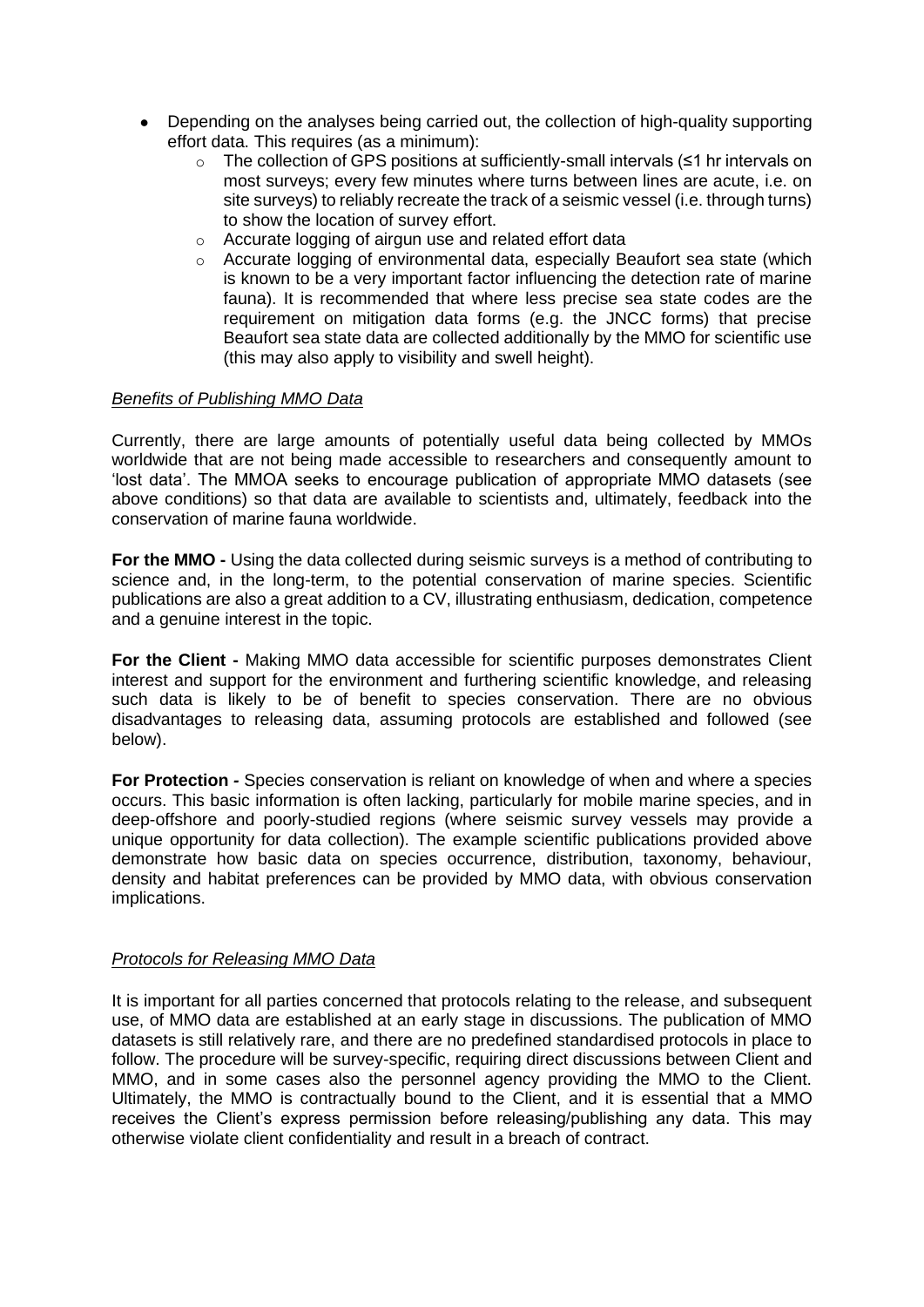Clients should establish from the outset exactly what their data will be used for, which data will be used, what the intended output will be (e.g. conference presentation, scientific paper) and how they will be acknowledged. Clients should be aware that any published data (e.g. a journal paper) will subsequently be in the public domain, and may be referred to in other scientific papers and used elsewhere. Consequently, the Client should have the opportunity to view and comment on both a draft paper (prior to submission to a journal) and the final version of the paper (if accepted for publication). Permission to use the data should include clauses to this effect, so that Client approval is expressly required prior to submission and final publication. This eliminates any risk of information being published that the Client deems to be confidential or otherwise sensitive. A MMO wishing to publish data from seismic surveys should appreciate that environmental datasets are often considered sensitive and should seek to ensure that the process is carried out courteously and as transparently as possible. This will particularly be the case for data concerning potential impacts of airgun activity on marine fauna, and a MMO should clearly state whether or not airgun impacts will be considered within the proposed paper. The MMOA recommends that (as a minimum) a MMO should inform the Client of:

- The aims/objectives of using the data (providing a working title and a synopsis of likely content).
- Exactly which data will be included.
- Where they intend to publish the data.
- How the Client will be acknowledged.
- At which stages the Client will be contacted to approve the paper content.

The MMOA also emphasises that in instances where permission to publish is refused then a MMO should remain courteous, professional and accept that decision.

#### **This is one of ten position statements produced by the MMOA. All of the MMOA Position Statements are available for download in a single document in addition to viewing on this website. To download this document please [click here.](https://mmo-association.org/images/pdf/MMOA_Position_Statements__Version_2_Jan2016.pdf)**

#### *References*

Graham Isla M., Merchant Nathan D., Farcas Adrian, Barton Tim R., Cheney Barbara, Bono Saliza and Thompson Paul M. 2019. Harbour porpoise responses to pile-driving diminish over timeR. Soc. open sci.6190335190335

Harris, CM, Thomas, L, Falcone, EA, et al. Marine mammals and sonar: Dose–response studies, the riskdisturbance hypothesis and the role of exposure context. *J Appl Ecol*. 2018; 55: 396– 404. <https://doi.org/10.1111/1365-2664.12955>

Farías-Curtidor N, Barragán-Barrera DC, Chávez-Carreño PA, Jiménez-Pinedo C, Palacios DM, Caicedo D, et al. (2017) Range extension for the common dolphin (*Delphinus* sp.) to the Colombian Caribbean, with taxonomic implications from genetic barcoding and phylogenetic analyses. PLoS ONE 12(2): e0171000. <https://doi.org/10.1371/journal.pone.0171000>

Forney, K. A., B.L. Southall, E. Slooten, S. Dawson, A.J. Read, R.W. Baird, and R. L. Brownell Jr. 2017. Nowhere to go: noise impact assessments for marine mammal populations with high site fidelity. *Endangered Species Research* DOI: 10.3354/esr00820

Lalas, C. and McConnell, H. (2016), Effects of seismic surveys on New Zealand fur seals during daylight hours: Do fur seals respond to obstacles rather than airgun noise?. Mar Mam Sci, 32: 643-663. <https://doi.org/10.1111/mms.12293>

Van Parijs, S., Baker, K., Carduner, J., Daly, J., Davis, G., Esch, C., Guan, S., Scholik-Schlomer, A., Sisson, N. and Staaterman, E., 2021. NOAA and BOEM Minimum Recommendations for Use of Passive Acoustic Listening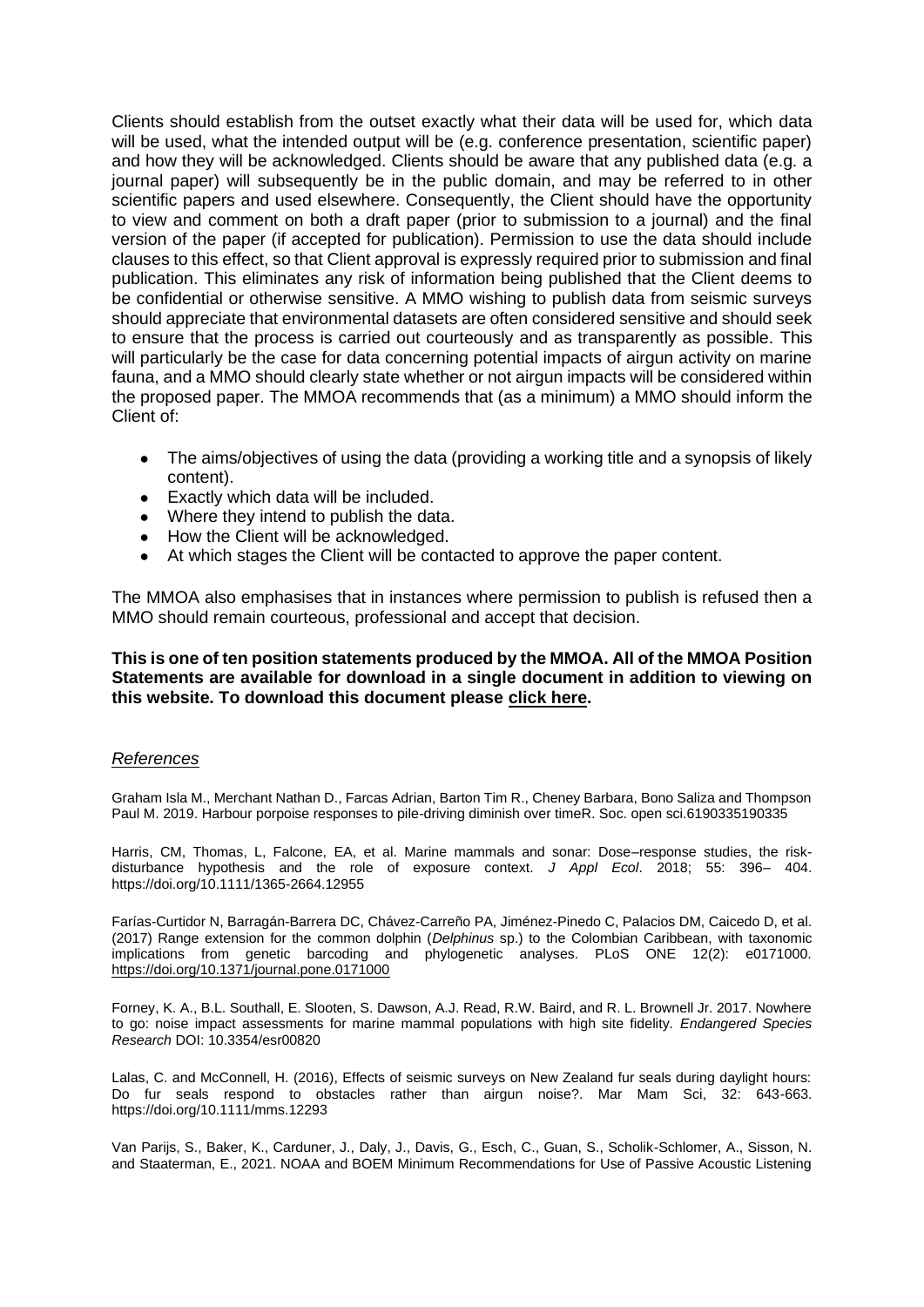Systems in Offshore Wind Energy Development Monitoring and Mitigation Programs. *Frontiers in Marine Science*, 8.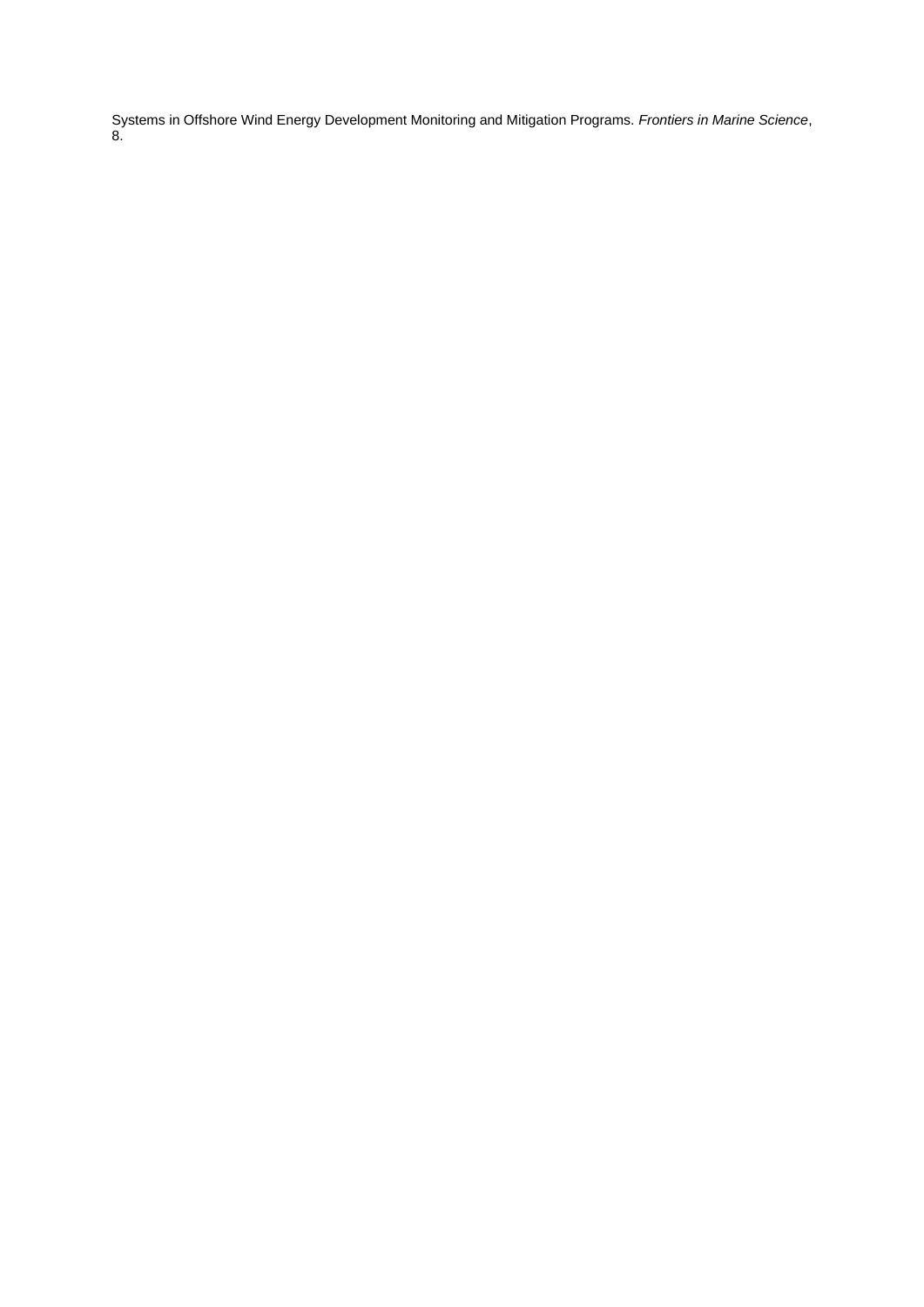## **Position Statement 10: The Conduct of Marine Mammal Observers (MMOs) and Passive Acoustic Monitoring (PAM) Operators during Offshore Operations**

This section is aimed at providing guidance to MMOs and PAM Operators (hereafter referred to as the 'mitigation team') on their conduct during offshore operations. It is also aimed at providing guidance to MMO/PAM providers and Clients regarding the representatives they contract to fulfill these roles.

## *Knowledge of Regulatory Requirements*

The mitigation team has a duty to ensure they are familiar with all documentation outlining mitigation procedures (including regulatory guidelines specific to the survey area but also the project specific conditions outlined in project licenses and permits) prior to the project commencing. They should ensure that they have a thorough understanding of this documentation and always have it to hand to provide advice to the client / contractors when required. On arrival onthe platform/ vessel or during the start up meeting, the mitigation team should provide a detailed summary of the mitigation requirements to key project personnel but also ensure that all operational contractors are aware of the expectations. They should be able to answer questions confidently about the mitigation procedures in place and also have an understanding ofthe rationale for the procedures. Producing and presenting a very brief summary of procedures which also highlights the recommended lines of communication to each department onboard is often a useful means of making project documentation more digestible in the field.

#### *Diligent Observation/Monitoring*

The mitigation team should always ensure they will be on time for their watches and build a good relationship with the operations team so you are given plenty of warning to commence watches and prevent delays. They should perform their observation and monitoring duties to the best of their abilities and remain diligent throughout the duration of the watch. Leading by example in this regard tends to encourage muchgreater cooperation with the operational contractors. MMOs should have professional binoculars (good light gathering ability, waterproof, suitable magnification for scanning at sea, wide field of view and range estimation ability is recommended) which they should use to scan the mitigation zone, and adjacent waters, regularly. It is the MMO's responsibility to ensure that they are aware of any specific requirements with regard to what type of binoculars are required for the country they are working in (for example, some countries require the use of reticulated binoculars). Data recording should be prompt and efficient allowing for observations to be resumed as soon as possible with minimal disruption. PAM Operators should remain at their station and remain wholly focused on monitoring PAM software and listening to acoustic signals. Take breaks to minimize fatigue but time these breaks around operations wherever possible and where available, seek cover whilst you are away from your observation platform or workstation.

## *Recording Data and Species Identification*

The mitigation team should be diligent in the recording of data and make sure data is checked on a regular basis. All entries should be as accurate as possible and without subjectivity. They should have appropriate identification books/cameras if applicable to aid them with species determination. The MMOA emphasises that species identifications should *never* be guessed and personnel are encouraged to raise identification to a higher taxonomic level where confidence in species is not high. Assuming species identification is considered bad practice, reduces the reliability of the dataset and may render it unfit for data analysis. The lowest definite category of identification should be adopted as the formally reported species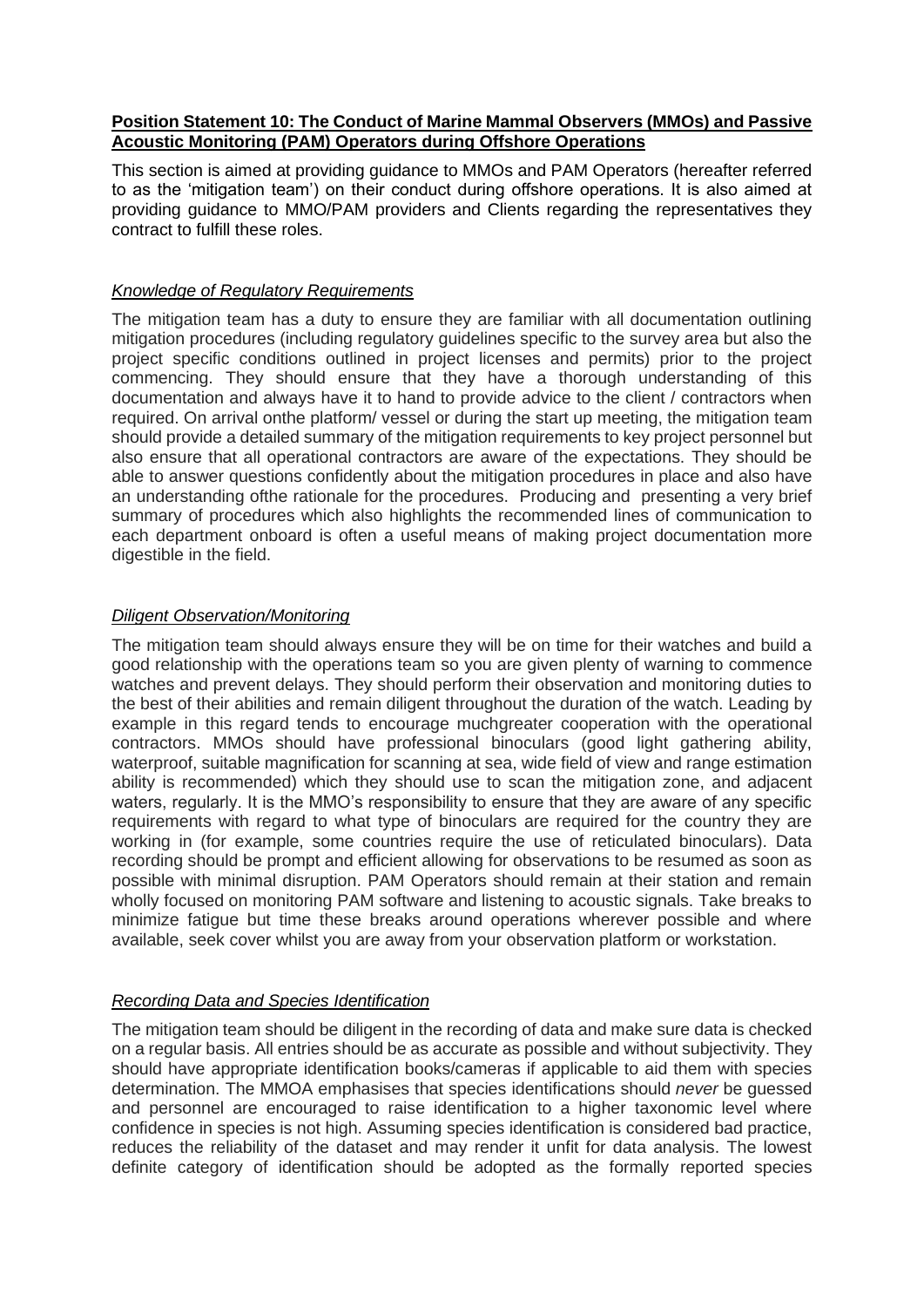identification at all times. In other words 'definite dolphin species' is more appropriate than 'possible bottlenose dolphin', although the latter can also be noted in a comments section of the reporting forms. The MMOA stresses that no pressure should be placed on the mitigation team to make a positive species identification. On the contrary, this is often not possible due to the nature of marine fauna and the often challenging viewing conditions at sea.

## *Accurate Range Determination*

The mitigation team should estimate range as accurately as is possible given the prevailing conditions. MMOs should have suitable equipment (reticulated binoculars, inclinometers or range sticks) to determine range and PAM Operators should have sufficient knowledge to interpret PAM software to determine range (when the software permits). Take the opportunity to test your ranging capabilities against objects at known distances by using the vessel's radar / AIS system.

## *Use of Handheld Radios*

The mitigation team should use handheld radios in accordance with the platform / vessels protocol and operational language (i.e. using the platform's working channel and following good radio practice). They should remember that communications must be kept to a minimum and that instructions must be clear and decisive. The mitigation team should make sure they test the communications prior to the first pre-watch and regularly during the project to avoid any issues when a radio call is required. They should always check that their radios are charged and on the correct channel, and should not compromise communication by listening to loud music. They should not have disputes over the radio.

## *Taking Mitigating Actions*

The mitigation team should remain professional and adhere strictly to the mitigation procedures determined for the project. They should advise on mitigation actions in a clear, concise and polite manner to the platform's crew, and ensure that measures are implemented swiftly. At all times, it must be remembered that they are there to advise on mitigation actions in line with the project licenses and should never consider their role to be enforcement. Advice should be unambiguous, non-subjective and firm.

#### *Non-compliance*

In any cases of non-compliance the mitigation team should adhere to the communication protocol established by the Client. They will remain calm, professional and respectful in these situations. For transparency the mitigation team should log in detail the sequence of events of any non compliance in case future disputes arise. Non-compliance should be discussed onboard and documented in daily progress reports to provide an opportunity for the operations team to acknowledge, understand and prevent reoccurrence.

## *Reporting*

The mitigation team should report honestly and concisely the details of their observation/monitoring effort, weather conditions, sound source activity, sightings/acoustic detections and adherence to the mitigation procedures. Avoid documenting opinion in the technical report and provide an unbiased, factual account of the survey programme to include all supporting data (e.g. recording forms provided as an appendix to the report for ease of access). Reports should be checked thoroughly for technical content and grammar and submitted within the agreed timeframe which should be outlined from the onset. Utilise